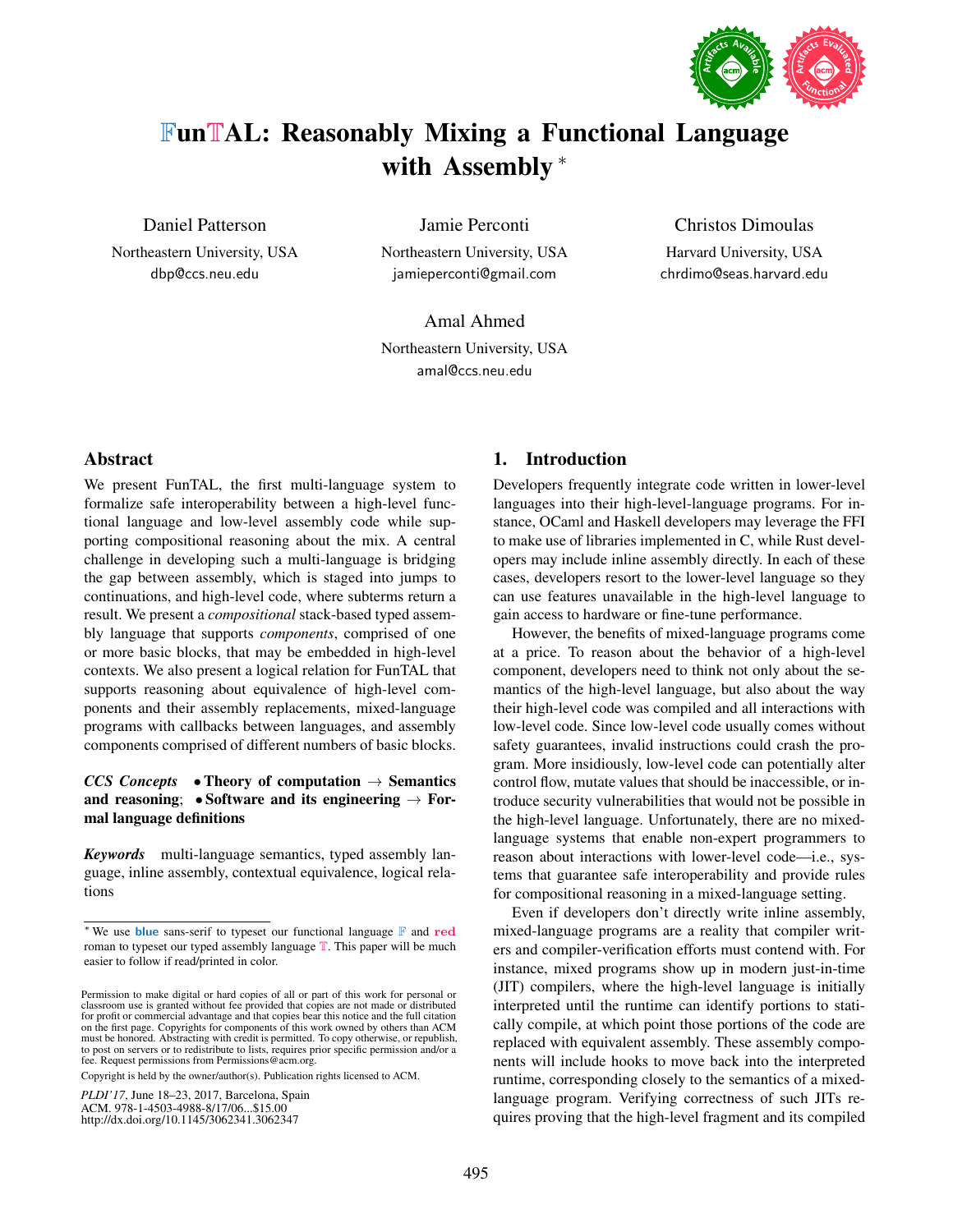replacement are *contextually equivalent* in the mixed language. Contextual equivalence guarantees that in any whole program replacing the high-level fragment with the compiled version will not change the behavior of the program.

In the case of traditional compilers, compiled components are frequently linked with target code compiled from a different source language, or with low-level routines that form part of the runtime system. Perconti and Ahmed [1, 22] argue that correctness theorems for verified compilers that account for such linking must include mixed-language reasoning. Specifically, they set up multi-languages that specify the rules of source-target interoperability and then express compiler correctness as multi-language equivalence between a source component  $e_S$  and its compiled version  $e_T$ . Hence, the theorem ensures that  $e_T$  linked with some arbitrary target code  $e'_T$  will behave the same as  $e_S$  interoperating with  $e'_T$ .

All of the above scenarios call for the design of a multilanguage that specifies interoperability between a high-level language and assembly, along with proof methods for reasoning about equivalence of components in this setting. Note that Perconti and Ahmed [22] left the design of a multilanguage that embeds assembly as future work. Since they did not show how to verify a code generation pass to assembly, they didn't need to define interoperability between a high-level, expression-based language and a low-level language with direct jumps.

In this paper, we present FunTAL, a multi-language system that allows assembly to be embedded in a typed functional language and vice versa. A key difficulty is ensuring that the embedded assembly has local and well-controlled effects. This is challenging because assembly is inherently *non-compositional*—control can change to an arbitrary point with direct jumps and code can access arbitrary values far up on the call-stack. To allow a compositional functional language to safely interoperate with assembly, such behavior must be constrained, which we do using types at the assembly level. Moreover, we need to identify the right notion of *component* in assembly: intuitively, an assembly component may be comprised of multiple basic blocks and we should be able to show equivalence between terms of the functional language (i.e., high-level components) and multi-block assembly components. But how do we identify which blocks should be grouped together into a component without imposing so much high-level structure on assembly that it ceases to be low level? Even once we identify such groupings, we must still contend with the control-flow gap between a direct-style functional language in which terms return results and assembly code that is staged into jumps to continuations. Finally, we must find a way to embed functional code in assembly so we can support callbacks from assembly to the functional language.

*Contributions* We make the following contributions:

• We design a compositional typed assembly language (TAL) called  $\mathbb T$ , building on the stack-based typed assembly language of Morrisett *et al.* [18] (henceforth, STAL). The central novelty of our TAL  $\mathbb T$  are extensions to an STAL-like type system that help us reason about multiblock components and bridge the gap between directstyle high-level components and continuation-based assembly components (§3).

- We present a multi-language  $\mathbb{FT}$  in the style of Matthews-Findler [16] that supports interoperability between a simply typed functional language  $\mathbb F$  with recursive types and our TAL  $\mathbb{T}$  (§4).
- We develop a novel step-indexed Kripke logical relation for reasoning about equivalence of  $\mathbb{FT}$  components (§5). It builds on prior logical relations for mutable state [4, 10, 22], but is the first to support reasoning about equivalence of programs that mix assembly with lambdas (including callbacks between them), and of assembly components comprised of different numbers of basic blocks. The central novelty lies in the mechanics of accommodating assembly and equivalence of multi-block components.

The technical appendix [21] includes complete language semantics, definitions, and proofs, some of which are elided in this paper. Our artifact provides an in-browser type checker and machine stepper for the multi-language to aid understanding and experimentation with  $\mathbb{FT}$  programs. The artifact, available at https://dbp.io/artifacts/funtal, includes runnable versions of all examples in the paper.

## 2. Main Ingredients of the Mix

We design a *compositional* TAL **T** that draws largely from Morrisett *et al.*'s STAL [18], which has a single explicit stack and assembly instructions to allocate, read, write, and free stack cells. We follow much of their basic design, including the use of stack-tail polymorphism to hide values on the stack so they will be preserved across calls, and the use of register-file and stack typing to specify preconditions for jumping to a code block.

Our main novelty is identifying the notion of a TAL *component*. In  $\mathbb{T}$ , we need to be able to reason about a component  $e_T$  because we will eventually be embedding these components as terms in a high-level functional language called  $\mathbb{F}$ . A component  $e_T$  must be composed of assembly instructions, but we don't want to restrict it to a single basic block so we use a pair  $(I, H)$  of an instruction sequence I and a local heap fragment  $H$  that maps locations to code blocks used in local intra-component jumps.

The combined language  $\mathbb{FT}$  is a typical Matthews-Findler multi-language [16], where the syntax of both languages are combined and boundary terms are added to mediate interactions between the two. A boundary term  $TFT$  e<sub>T</sub> means that the  $T$  component  $e_T$  within the boundary will be used in an F context at type  $\tau$ . To be well-typed, the inner component  $e_T$  should have the type translated from  $\tau$  according to the multi-language type translation in §4.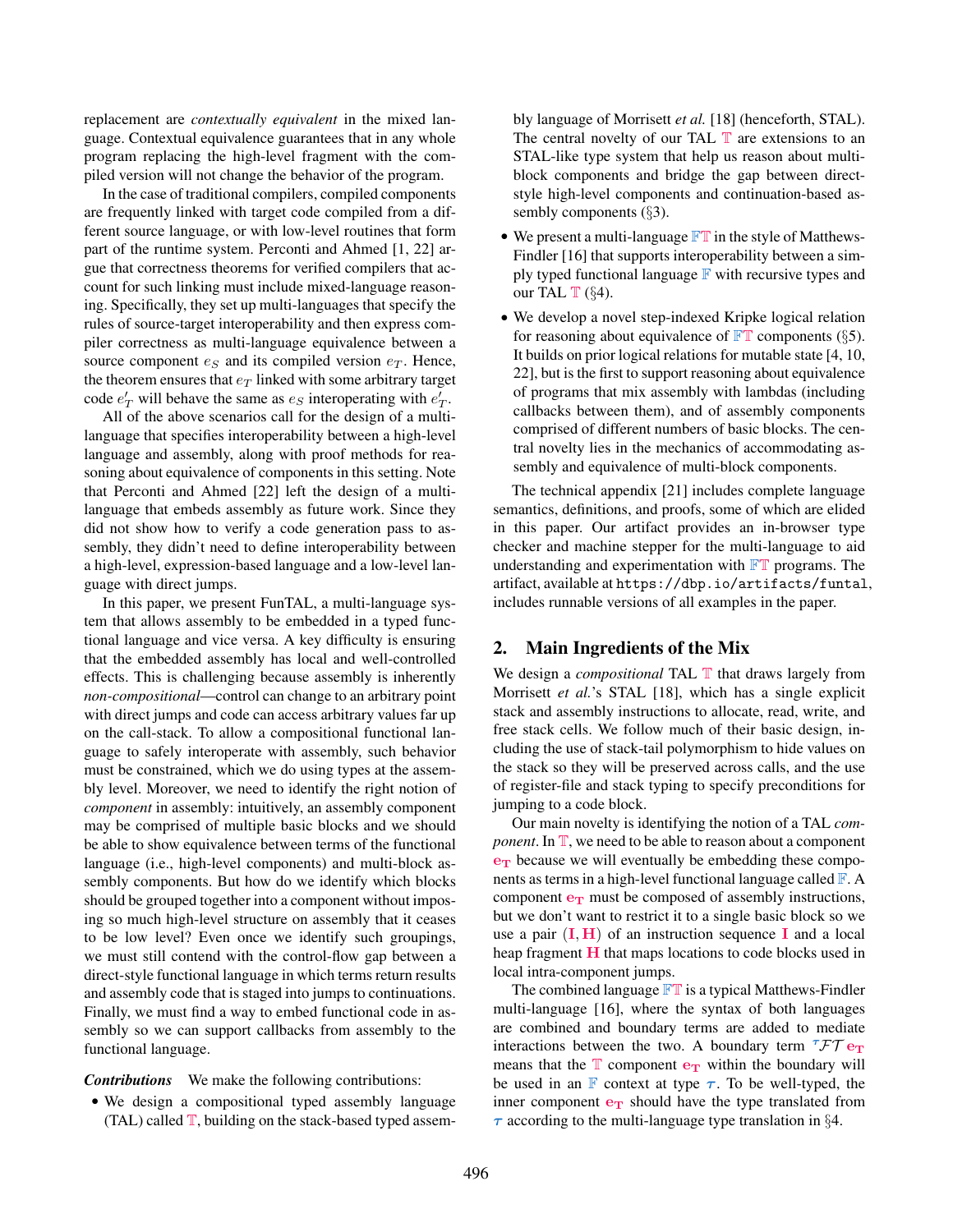FT exists to enable reasoning about the equivalence of  $\mathbb F$  expressions and  $\mathbb T$  components, or mixed combinations of the two. Intuitively, we would like to treat blocks of assembly as similar to functions in high-level languages. Semantically, functions are objects that, given related inputs, produce related outputs. Following STAL we can, at least, model the state of the stack and a subset of the registers as inputs. But blocks of assembly instructions do not have clear outputs to relate, leading us towards one of our central novel contributions.

In STAL, every basic block has type  $\forall [\Delta] . {\chi; \sigma}$ , where  $\Delta$  contains type parameters, and  $\chi$  and  $\sigma$  are respectively the register and stack typing preconditions. Since every block is in continuation style, blocks never return, always jumping to the next block, so there never need be outputs to relate — the output of a block is just the input constraints on the block to which it jumps. In our mixed-language setting we must, therefore, provide components with return continuations which when called from high-level code contain a halting instruction, and when called from assembly jump to the next step in execution. In order to determine the result type i.e., the type of the value that is either halted with or passed to the next block—we extend the STAL code pointer type to  $\forall [\Delta] \cdot {\{\chi; \sigma\}}^{\mathbf{q}}$ , where q is our critical addition.

A *return marker* q specifies the register or stack position where the return continuation is stored. This allows us, following a basic calling convention, to determine the type of the value that will be passed to that continuation. As we will see in later sections, there are a few other forms that q can take, but they all support our ability to reason about  $T$  components as semantic objects that produce values of a specific type. This allows us to reason not only about the equivalence of structurally different assembly components made up of different numbers of basic blocks, but of components made up of entirely different mixes of languages.

# 3. Typed Assembly Language: T

*Syntax* Figure 1 presents the full syntax of  $\mathbb{T}$ , our typed assembly language. Value types  $\tau$  are the types ascribed to values small enough to fit in a register, including base values, recursive and existential types, and mutable (ref) or immutable  $(box)$  pointers to heap values. We ascribe value types  $\tau$  to word values w, which include unit (), integers n, locations  $\ell$ , existential packs, and recursive folds. We additionally follow STAL's convention that a word value w applied to a type instantiation  $\omega$  is itself a value  $w[\omega]$ . Small values  $\bf{u}$  include word values  $\bf{w}$ , but also can be a register  $\bf{r}$ that contains a word value. Instructions accept small values  $\bf{u}$  as operands; hence, in the operational semantics, if  $\bf{u}$  is a register we first load the value from the register, while if u is a word value we use it directly.

We ascribe heap-value types  $\psi$  to heap values h. These include tuples of word values  $\langle w, \ldots, w \rangle$  and code blocks code[ $\Delta$ ] $\{\chi; \sigma\}^{\mathbf{q}}$ .I, which have types  $\langle \tau, \ldots, \tau \rangle$  and

| Value type $\tau$                                                                                                 | $::=$                 | $\alpha$   unit   int   $\exists \alpha.\tau \mid \mu\alpha.\tau$                                             |
|-------------------------------------------------------------------------------------------------------------------|-----------------------|---------------------------------------------------------------------------------------------------------------|
|                                                                                                                   |                       | ref $\langle \tau, \ldots, \tau \rangle \mid \mathbf{box} \, \psi$                                            |
| Word value <b>w</b>                                                                                               | $::=$                 | $() \ln  \ell $ pack $\langle \tau, w \rangle$ as $\exists \alpha . \tau$                                     |
|                                                                                                                   |                       | fold $\mu \alpha. \tau \le  w  \omega$                                                                        |
| Register r                                                                                                        | $::=$                 | $r1   r2   \cdots   r7   r3$                                                                                  |
| Small value <b>u</b>                                                                                              | $::=$                 | w   r   pack $\langle \tau, u \rangle$ as $\exists \alpha . \tau$                                             |
|                                                                                                                   |                       | fold $_{\mu\alpha.\tau}$ u   u[ $\omega$ ]                                                                    |
| Type instantiation $\omega$                                                                                       | $::=$                 | $\tau  \sigma   q$                                                                                            |
| Heap value type $\psi$                                                                                            | $\mathrel{\mathop:}=$ | $\forall [\Delta].\{\chi;\sigma\}^q   \langle \tau,\ldots,\tau\rangle$                                        |
| Heap value h                                                                                                      | ∷≕                    | $\mathrm{code}[\Delta]\{\chi;\sigma\}^{\mathrm{q}}.\mathrm{I}   \langle \mathrm{w},\ldots,\mathrm{w} \rangle$ |
| Register typing $\chi$                                                                                            | $\mathrel{\mathop:}=$ | $\cdot   \chi, r : \tau$                                                                                      |
| Stack typing $\sigma$                                                                                             | $\mathrel{\mathop:}=$ | $\zeta$ $\bullet$ $\tau :: \sigma$                                                                            |
| Return marker q                                                                                                   | ∷≕                    | $\lVert \mathbf{r} \rVert$ i $\lVert \mathbf{\epsilon} \rVert$ end $\{\tau; \sigma\}$                         |
| Type env $\Delta$                                                                                                 | $\mathrel{\mathop:}=$ | $\cdot   \Delta, \alpha   \Delta, \zeta   \Delta, \epsilon$                                                   |
| Heap typing $\Psi$                                                                                                | $\mathrel{\mathop:}=$ | $\cdot\mid \Psi, \ell\colon {}^\nu\psi$                                                                       |
|                                                                                                                   |                       | where $\nu ::= ref box$                                                                                       |
| Memory M                                                                                                          | $\mathrel{\mathop:}=$ | (H, R, S)                                                                                                     |
| Heap fragment H                                                                                                   | $\mathrel{\mathop:}=$ | $\cdot \mid H, \ell \mapsto h$                                                                                |
| Register file $\bf R$                                                                                             | $\mathrel{\mathop:}=$ | $\cdot \mid \text{R}, \text{r} \mapsto \text{w}$                                                              |
| Stack S                                                                                                           | $::=$                 | $\left \mathbf{n}\right  \mid \mathbf{w} :: \mathbf{S}$                                                       |
| Instruction sequence I                                                                                            | $::=$                 |                                                                                                               |
| $\iota;I$                                                                                                         |                       | instruction sequencing                                                                                        |
| jmp u                                                                                                             |                       | jump to <b>u</b> within same component                                                                        |
| call u $\{\sigma, \mathrm{q}\}$                                                                                   |                       | jump to $\bf{u}$ , with return address at $\bf{q}$                                                            |
| $\text{ret } \mathbf{r} \left\{ \mathbf{r_r} \right\}$                                                            |                       | jump back to code at $\bf{r}$ with result in $\bf{r}_r$                                                       |
| halt $\tau, \sigma\left\{\mathbf{r}_\mathrm{r}\right\}$                                                           |                       | halt with value type $\tau$ in register $r_r$                                                                 |
| Single instruction $\iota$                                                                                        | $::=$                 |                                                                                                               |
| $\mathop{\mathrm{aop}}\nolimits\mathop{\mathrm{r}_\mathrm{d}},\mathop{\mathrm{r}_\mathrm{s}},\mathop{\mathrm{u}}$ |                       | store result of $add$ mulsub in $r_d$                                                                         |
| bnz r, u                                                                                                          |                       | jump to $\bf{u}$ if $\bf{r}$ contains 0                                                                       |
| $1d r_d, r_s[i]$                                                                                                  |                       | load from ith position in tuple at $r_s$                                                                      |
| $\mathrm{st}\,\mathrm{r}_{\mathrm{d}}\mathrm{[i]},\mathrm{r}_{\mathrm{s}}$                                        |                       | store to ith position in mutable tuple at r <sub>d</sub>                                                      |
| $\tt{ralloc}\,{}r_{\rm d}, n$                                                                                     |                       | alloc mutable n-tuple from stack                                                                              |
| balloc $r_d, n$                                                                                                   |                       | alloc immutable n-tuple from stack                                                                            |
| mv r <sub>d</sub> , u                                                                                             |                       | move value <b>u</b> into register <b>r</b> <sub>d</sub>                                                       |
| salloc n                                                                                                          |                       | allocate <b>n</b> stack cells with unit values                                                                |
| sfree n                                                                                                           |                       | free <b>n</b> stack cells                                                                                     |
| $\operatorname{\mathsf{sd}}\mathbf{r}_{\operatorname{\mathsf{d}}},\mathbf{i}$                                     |                       | load ith stack value into r <sub>d</sub>                                                                      |

| <b>Figure 1.</b> $T$ Syntax |  |  |
|-----------------------------|--|--|
|                             |  |  |

sst i,  $r_s$  store  $r_s$  into ith stack slot unpack  $\langle \alpha, r_d \rangle$  u unpack existential, binding to  $\alpha, r_d$ 

unfold  $r_d$ , u unfold recursive type Component **e**  $::= (\mathbf{I}, \mathbf{H})$ Halt instruction  $\mathbf{v}$  ::= halt  $\tau, \sigma \{ \mathbf{r}_{r} \}$ 

Evaluation context  $\mathbf{E}$  ::=  $(|\cdot|, \cdot)$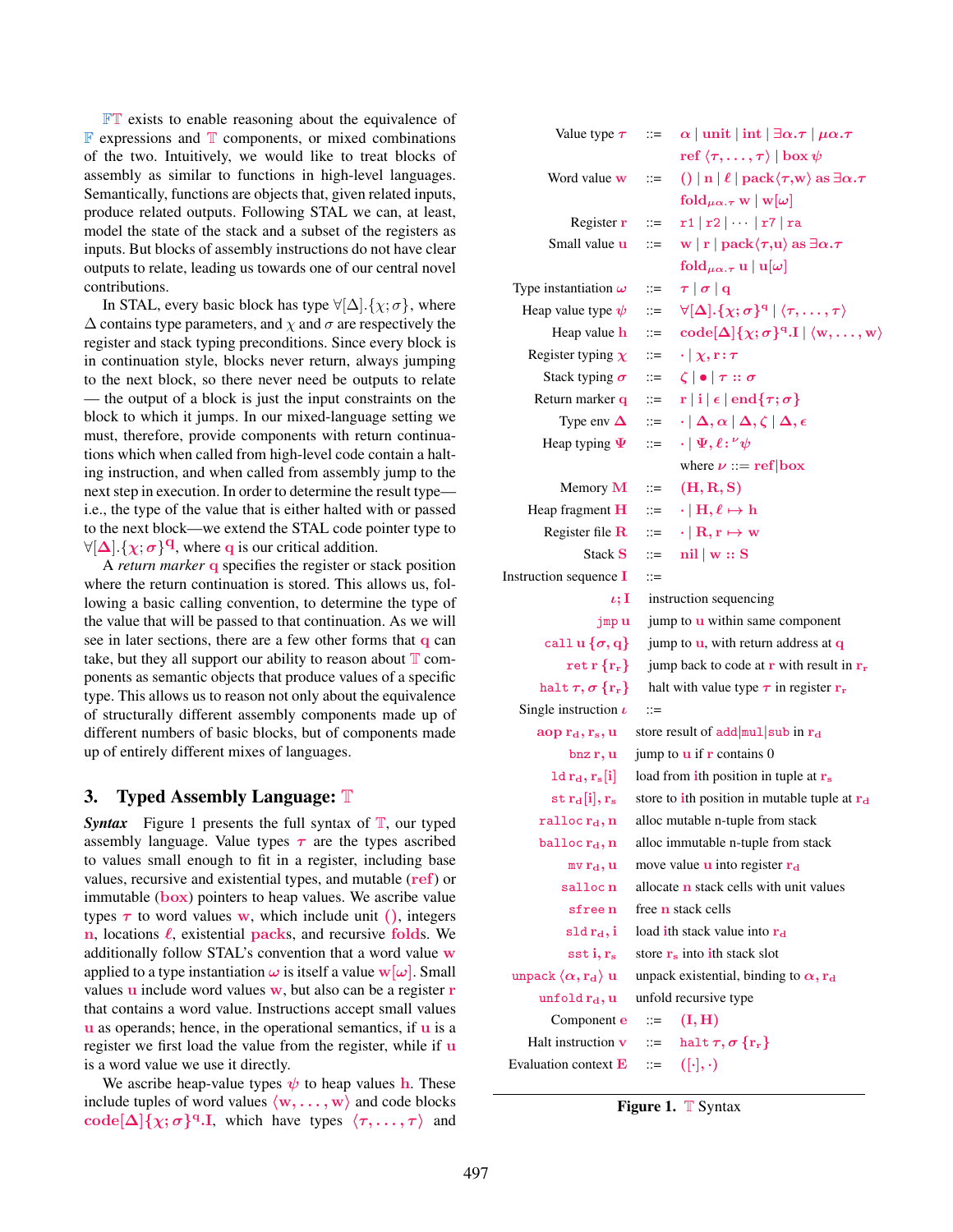$\forall [\Delta] \cdot {\{\chi; \sigma\}}^q$ , respectively. Note that we have mutable (ref) references to tuples but only immutable (box) references to code, since we prohibit self-modifying code.

Code blocks  $\text{code}[\Delta]\{\chi;\sigma\}^{\text{q}}$ . I specify a type environment  $\Delta$ , a register file typing  $\chi$ , and a stack type  $\sigma$  for an instruction sequence I. Here  $\chi$  and  $\sigma$  are preconditions for safely jumping to **I**:  $\chi$  is a mapping from registers **r** to the type of values  $\tau$  the registers must contain, while  $\sigma$  is a list of value types on top of the stack that may end with an abstract stack-tail variable  $\zeta$ . The type variables in  $\Delta$ , which may appear free in  $\chi$ ,  $\sigma$ , and **I**, must be instantiated when we jump to the code block. If this code block is stored at location  $\ell$ , and register r contains  $\ell$ , we can jump to it via  $\lim_{\omega} \frac{\overline{\omega}}{\omega}$  where  $\overline{\omega}$  instantiates the variables in  $\Delta$ . (We use vector notation, e.g.,  $\overline{\omega}$  or  $\overline{\tau}$ , to denote a sequence.)

As discussed in §2, our code blocks include a novel return marker q, which tells us where to find the current return continuation. Here q can be a register r in  $\chi$ , or a stack index i that is accessible in  $\sigma$  (i.e., the ith stack slot is not hidden in the stack tail  $\zeta$ ). Return markers can also range over type variables  $\epsilon$  which we use to abstract over return markers (as we explain below). There is also a special return marker end $\{\tau, \sigma\}$  which means that when the current component finishes it should halt with a value of type  $\tau$  and stack of type  $\sigma$ . In  $\mathbb{T}$ , this would mean the end of the program with a halt instruction, but within a multi-language boundary the same halt results in a transition to the high-level language.

A memory M includes a heap H which maps locations  $\ell$ to heap values  $h$ , a register file  $R$  which maps registers  $r$  to word values  $w$ , and a stack  $S$  which is a list of word values.

An instruction sequence  $\bf{I}$  is a list of instructions terminated by one of three jump instructions ( $\mu$ , call, ret) or the halt instruction. The distinction between jump instructions is a critical part of  $T$  explored in depth later in this section. Individual instructions  $\iota$  include many standard assembly instructions and are largely similar to STAL.

A component **e** is a tuple  $(I, H)$  of instructions **I** and a local heap fragment  $H$ . The local heap fragment can contain multiple local blocks used by the component. We distinguish the halt instruction as a value v, as it is the only  $\mathbb T$  instruction sequence that does not reduce.

*Operational Semantics* We specify a small-step operational semantics as a relation on memories  **and com**ponents e:  $\langle M | e \rangle \mapsto \langle M' | e' \rangle$ . Operationally, we merge local heap fragments to the global heap and then use the evaluation context  $\bf{E}$  to reduce instructions according to relation:  $\langle M | I \rangle \mapsto \langle M' | I' \rangle$ . In T, evaluation contexts  $\bf{E}$  are not particularly interesting, but when  $\bf{T}$  is embedded within the multi-language,  $E$  will include boundaries. While Figure 1 includes operational descriptions of the instructions, the full semantics are standard and elided.

*Type System* In Figure 2 we present a selection of typing rules for  $T$ . We elide various type judgments and wellformedness judgments for small values, heap fragments, and

| $\Psi$ ; $\Delta$ ; $\chi$ ; $\sigma$ ; $q \vdash \iota \Rightarrow \Delta'$ ; $\chi'$ ; $\sigma'$ ; $q'$   where $\cdot [\Delta]$ ; $\chi$ ; $\sigma \vdash q$                                                                                                                                                                                                                                      |
|------------------------------------------------------------------------------------------------------------------------------------------------------------------------------------------------------------------------------------------------------------------------------------------------------------------------------------------------------------------------------------------------------|
| $\Psi ; \Delta ; \chi \vdash \textbf{u} : \boldsymbol{\tau} \qquad \textbf{q} \neq \textbf{r}_{\textbf{d}} \qquad \textbf{u} \neq \textbf{q}$                                                                                                                                                                                                                                                        |
| $\Psi$ ; $\Delta$ ; $\chi$ ; $\sigma$ ; $\mathbf{q}$ $\vdash$ mv $\mathbf{r_d}$ , $\mathbf{u} \Rightarrow \Delta$ ; $\chi$ [ $\mathbf{r_d}$ : $\tau$ ]; $\sigma$ ; $\mathbf{q}$                                                                                                                                                                                                                      |
| $\boldsymbol{\chi}(\mathbf{r_s})=\boldsymbol{\tau}$                                                                                                                                                                                                                                                                                                                                                  |
| $\overline{\Psi, \Delta, \chi; \sigma; \mathbf{r_s} \vdash \mathtt{mv} \, \mathbf{r_d}, \mathbf{r_s} \Rightarrow \Delta, \chi [\mathbf{r_d} : \tau], \sigma; \mathbf{r_d}$                                                                                                                                                                                                                           |
| $\overline{\Psi}$ ; $\overline{\Delta}$ ; $\chi$ ; $\sigma$ ; $q \vdash I$   where $\cdot$ [ $\Delta$ ]; $\chi$ ; $\sigma \vdash q$                                                                                                                                                                                                                                                                  |
| $\frac{\Psi ; \Delta ; \chi ; \sigma ; \mathbf{q} \vdash \iota \Rightarrow \Delta' ; \chi' ; \sigma' ; \mathbf{q}' \qquad \Psi ; \Delta' ; \chi' ; \sigma' ; \mathbf{q}' \vdash \mathbf{I}}{\Psi ; \Delta ; \chi ; \sigma ; \mathbf{q} \vdash \iota ; \mathbf{I}}$                                                                                                                                   |
|                                                                                                                                                                                                                                                                                                                                                                                                      |
|                                                                                                                                                                                                                                                                                                                                                                                                      |
| $\frac{\chi(\mathbf{r}) = \tau}{\Psi; \Delta; \chi; \sigma; \mathrm{end}\{\tau; \sigma\} \vdash \mathrm{halt}\,\tau, \sigma\,\{\mathbf{r}\}}$                                                                                                                                                                                                                                                        |
| $\Psi_1 \Delta_1 \chi \vdash u : \text{box } \forall [] \cdot \{\chi'; \sigma\}^q$ $\Delta \vdash \chi \leq \chi'$                                                                                                                                                                                                                                                                                   |
| $\Psi$ ; $\Delta$ ; $\chi$ ; $\sigma$ ; $q \vdash$ jmp u                                                                                                                                                                                                                                                                                                                                             |
| $\chi(\mathbf{r}) = \mathbf{box} \, \forall [\![ .\{\mathbf{r}^{\prime} \!:\! \tau;\sigma\}^{\mathbf{q}^{\prime}} \quad \chi(\mathbf{r}^{\prime}) = \tau \ \ \overline{\Psi}; \Delta; \chi; \sigma; \mathbf{r} \vdash \text{ret}\,\mathbf{r}\,\{\mathbf{r}^{\prime}\}$                                                                                                                               |
|                                                                                                                                                                                                                                                                                                                                                                                                      |
| $\Psi ; \Delta ; \chi \vdash \mathrm{u} \ldotp \mathrm{box} \, \forall [\zeta , \epsilon] . \{ \hat{\chi} ; \hat{\sigma} \}^{\hat{\mathrm{q}}} \qquad \Delta \vdash \hat{\chi} \setminus \hat{\mathrm{q}}$                                                                                                                                                                                           |
| ret-addr-type $(\hat{q}, \hat{\chi}, \hat{\sigma}) = \mathbf{box} \forall [\cdot, \{r : \tau; \hat{\sigma}'\}^{\epsilon}]$<br>$\Delta \vdash \tau \quad \Delta \vdash \hat{\sigma}'[\sigma_0/\zeta]$                                                                                                                                                                                                 |
| $\Delta \vdash \forall [].\{\hat{\chi}[\sigma_0/\zeta][\mathrm{end}\{\tau^*;\sigma^*\}/\epsilon]; \hat{\sigma}[\sigma_0/\zeta][\mathrm{end}\{\tau^*;\sigma^*\}/\epsilon]\}^{\hat{\mathrm{q}}}$                                                                                                                                                                                                       |
| $\Delta \vdash \chi \leq \hat{\chi}[\sigma_0/\zeta][\text{end}\{\tau^*;\sigma^*\}/\epsilon]$<br>$\sigma = \overline{\tau} :: \sigma_0 \qquad \hat{\sigma} = \overline{\tau} :: \zeta \qquad \hat{\sigma}' = \overline{\tau}' :: \zeta$                                                                                                                                                               |
| $\Psi$ ; $\Delta$ ; $\chi$ ; $\sigma$ ; end $\{\tau^*; \sigma^*\}$ + call u $\{\sigma_0$ , end $\{\tau^*; \sigma^*\}\}$                                                                                                                                                                                                                                                                              |
|                                                                                                                                                                                                                                                                                                                                                                                                      |
| $\Psi$ ; $\Delta$ ; $\chi$ $\vdash$ u : box $\forall$ [ $\zeta$ , $\epsilon$ ]. { $\hat{\chi}$ ; $\hat{\sigma}$ } <sup><math>\hat{q}</math></sup><br>$\Delta \vdash \hat{\chi} \setminus \hat{\mathsf{q}}$<br>ret-addr-type $(\hat{\mathbf{q}}, \hat{\boldsymbol{\chi}}, \hat{\boldsymbol{\sigma}}) = \forall [\mathbf{]}.\{\mathbf{r} : \boldsymbol{\tau}; \hat{\boldsymbol{\sigma}}'\}^{\epsilon}$ |
| $\Delta \vdash \tau \quad \Delta \vdash \hat{\sigma}'[\sigma_0/\zeta]$                                                                                                                                                                                                                                                                                                                               |
| $\Delta \vdash \forall [].\{\hat{\chi}[\sigma_0/\zeta][i+k-j/\epsilon]; \hat{\sigma}[\sigma_0/\zeta][i+k-j/\epsilon]\}^{\hat{q}}$                                                                                                                                                                                                                                                                    |
| $\Delta \vdash \chi \leq \hat{\chi}[\sigma_0/\zeta][i+k-j/\epsilon]$                                                                                                                                                                                                                                                                                                                                 |
| $\sigma = \tau_0 :: \cdots :: \tau_j :: \sigma_0 \qquad \hat{\sigma} = \tau_0 :: \cdots :: \tau_j :: \zeta$<br>$j < i \qquad \hat{\sigma}' = \tau'_0 :: \cdots :: \tau'_k :: \zeta$                                                                                                                                                                                                                  |
| $\Psi$ ; $\Delta$ ; $\chi$ ; $\sigma$ ; i $\vdash$ call u { $\sigma$ <sub>0</sub> , i+k-j}                                                                                                                                                                                                                                                                                                           |
| $\langle \Psi ; \Delta ; \chi ; \sigma ; \mathrm{q} \vdash \mathrm{e} \mathbin{:} \tau ; \sigma' \mid$                                                                                                                                                                                                                                                                                               |
| $\Psi \vdash H : \Psi'$ $\forall (\ell : \psi) \in \Psi$ . $\nu = \text{box}$                                                                                                                                                                                                                                                                                                                        |
| $\frac{\text{ret-type}(q, \chi, \sigma)=\tau; \sigma'}{\Psi; \Delta; \chi; \sigma; q \vdash (\mathbf{I}, \mathbf{H}) : \tau; \sigma'} \frac{(\Psi, \Psi'), \Delta; \chi; \sigma; q \vdash \mathbf{I}}{\Psi; \Delta; \chi; \sigma; q \vdash (\mathbf{I}, \mathbf{H}) : \tau; \sigma'}$                                                                                                                |
|                                                                                                                                                                                                                                                                                                                                                                                                      |
| ret-type $(r, \chi, \sigma) = \tau; \sigma'$ if $\chi(r) = \text{box } \forall [\text{]}.\{r': \tau; \sigma'\}^q$                                                                                                                                                                                                                                                                                    |
| ret-type $(i, \chi, \sigma) = \tau$ ; $\sigma'$ if $\sigma(i) = \text{box } \forall []$ . { $r' : \tau; \sigma'$ } <sup>q</sup>                                                                                                                                                                                                                                                                      |
| ret-type(end $\{\tau;\sigma'\},\chi,\sigma) = \tau;\sigma'$                                                                                                                                                                                                                                                                                                                                          |
| ret-addr-type $(\mathbf{r}, \chi, \sigma) = \forall [\cdot, \{\mathbf{r'} : \tau, \sigma'\}^{\mathbf{q'}}]$                                                                                                                                                                                                                                                                                          |
| if $\chi(r) = \text{box } \forall [].\{r': \tau; \sigma'\}^{q'}$                                                                                                                                                                                                                                                                                                                                     |
| ret-addr-type $(i, \chi, \sigma) = \forall [] . \{r' : \tau; \sigma'\}^{q'}$                                                                                                                                                                                                                                                                                                                         |
| if $\sigma(i) = \text{box } \forall [].\{r': \tau; \sigma'\}^{q'}$                                                                                                                                                                                                                                                                                                                                   |

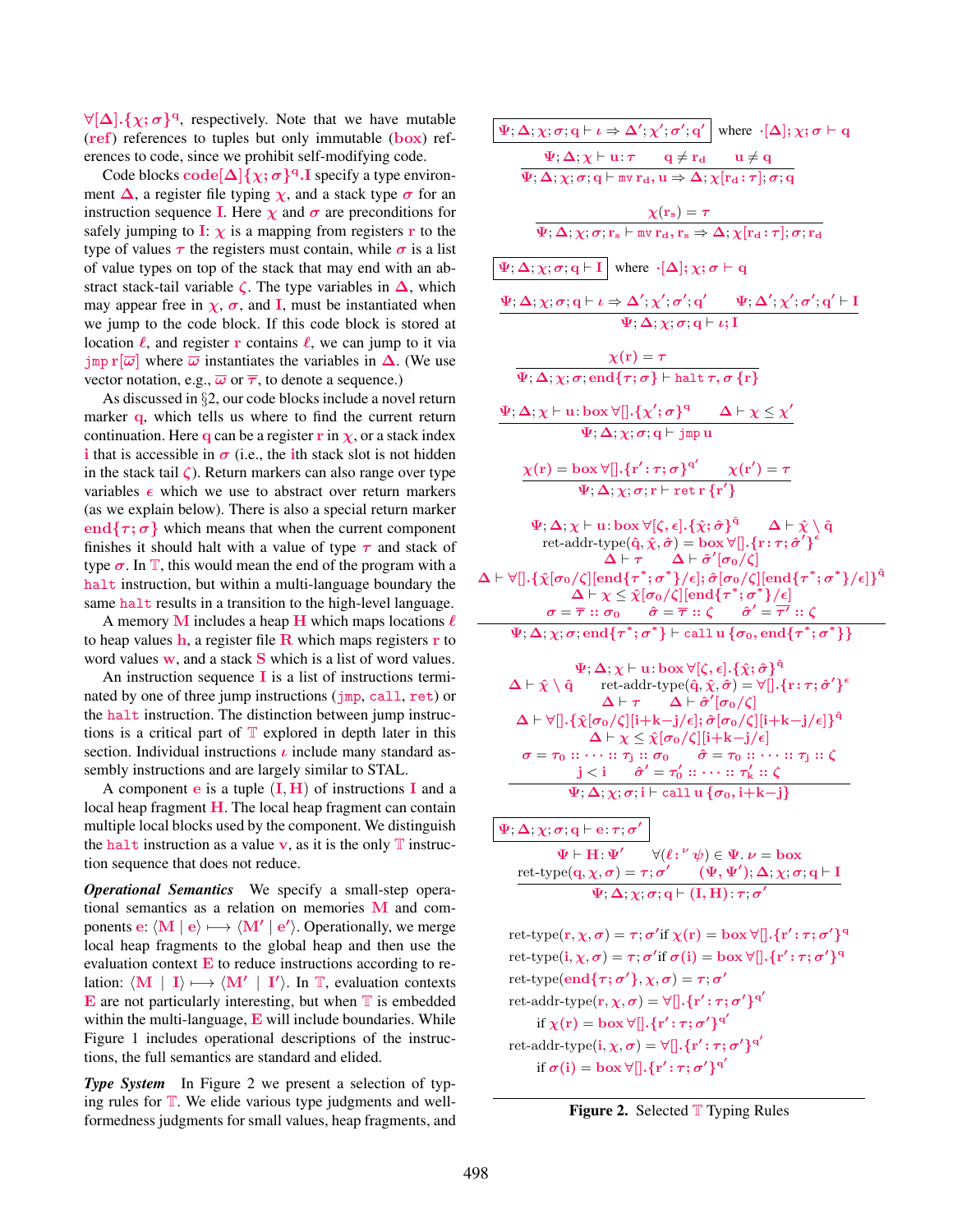register files as they are standard, focusing instead on novel rules for instructions, instruction sequences, and components. Full details appear in our technical appendix [21].

Instructions  $\iota$  and instruction sequences **I** are typed under a static heap  $\Psi$ , a type environment  $\Delta$ , a register file typing  $\chi$ , a stack typing  $\sigma$ , and return marker q. An instruction  $\iota$ may change any of these except the static heap. Critically, the instruction and instruction-sequence judgments impose restrictions on the return marker q (written · $[\Delta]$ ;  $\chi$ ;  $\sigma$   $\vdash$  q) to ensure that a block of instructions knows to where it is returning. This means that q cannot be  $\epsilon$  and if q is a register or stack index its type should be visible in  $\chi$  or  $\sigma$ . The judgment  $\Delta'[\Delta]; \chi; \sigma \vdash q$  ensures that if q is  $\epsilon$ , then  $\epsilon$  is in  $\Delta$  not  $\Delta'$ , which in this case is empty.<sup>1</sup> It also checks that we can look up the types expected by the return continuation at q using ret-type(q,  $\chi, \sigma$ ) (see bottom of Figure 2).

The mv instruction shown in Figure 2 has two cases. In the first case, we are loading a small value u with type  $\tau$ into register  $r_d$ , which we know is not the return marker q. We also restrict  $\bf{u}$  to not be the current return marker  $\bf{q}$ , as in that case the second mv rule described below must be used. After the mv, the register-file typing now reflects the updated register, which we write as  $\chi[\text{rd} : \tau]$ , and no other changes have occurred. The second case is that we are moving the value in register  $r_s$  into register  $r_d$ , where  $r_s$  is the current return marker so it is pointing to the return continuation. In this case, not only do we update the register file, we also change the return marker to reflect that the continuation is now in  $r_d$ . Other instructions, like sst and sld, similarly have cases depending on whether the operation will change where the return continuation is stored.

Instruction typing judgments are lifted to instruction sequences by matching the postcondition of the instruction at the head of the list to the precondition of the rest of the sequence, as shown in Figure 2. We illustrate how sequences are type-checked with the following small example. Note that each instruction's postcondition is used as the precondition of the next.

# $\cdot$ ;  $\cdot$ ;  $\cdot$ ;  $\bullet$ ; ra  $\vdash$  mv r1, 42;  $\Rightarrow$   $\cdot$ ; r1: int;  $\bullet$ ; ra salloc  $1; \Rightarrow$  · ; r1: int ; unit :: • ; ra  $sst 0, r1; \Rightarrow \cdot ; r1: int; int :: \bullet ; ra$

First, we load  $42$  into register  $r1$ , which is reflected in the register file typing  $r1:$  int. We then allocate one cell on the stack, which starts out as unit. Now that there is space, we can store the value of register  $r1$  into the 0th slot on the stack, which is then reflected in the stack typing.

Next in Figure 2, we show the halt instruction, which requires the end $\{\tau, \sigma\}$  return marker, indicating the type of the value in the register specified and the type of the stack. This instruction is how  $T$  programs terminate; in our

 $\mathbb{FT}$  multi-language, this will also be how a  $\mathbb{T}$  component transfers a value back to a wrapping  $\mathbb F$  component.

Next are the three jump instructions. First is the *intracomponent jump* jmp instruction. This requires that the location  $\bf{u}$  being jumped to be a code pointer (of type  $\text{box } \forall [\frac{1}{2}, \{\chi'; \sigma\}^q)$  that has preconditions  $\chi'$  and  $\sigma$  for the register file and stack respectively, and return marker q. The current register file  $\chi$  must be a subset of the expected  $\chi'$ , which means that we can have more registers with values in them, but the types of registers that occur in  $\chi'$  must match.

We also, critically, require that the return marker q on the code block being jumped to be the same as the current return marker. This captures the intuition of an intra-component jump. As noted before, blocks being jumped to must have fully instantiated return markers—informally, blocks cannot abstract over their own return markers. This restriction is only on instruction sequences; a component can have local blocks with abstract return markers. Consider the code pointer type:

# $\mathrm{box}\, \forall [\epsilon].\{\texttt{ra} \!:\! \texttt{box}\, \forall [\hspace{-0.05cm}[ .\{\texttt{r1}\!:\!\tau;\sigma\}^\epsilon;\sigma\}^{\texttt{ra}}$

This type is a pointer to a code block with a return marker type parameter  $\epsilon$  that requires a stack of type  $\sigma$  and for register ra, the return marker, to be a code pointer. This inner code pointer is the continuation, as the entire block has  $ra$  as its return marker, but the return marker for this continuation is  $\epsilon$ . When the continuation in ra is jumped to it requires that the stack still have type  $\sigma$  and that a value of type  $\tau$  be stored in register  $r1$ . Since code pointers can't be jumped to until all their type variables are instantiated, the caller of this whole code block must provide a concrete continuation in register ra and instantiate  $\epsilon$  with the corresponding concrete return marker before jumping.

As a concrete example consider the following well-typed jmp instruction:

```
\ell \colon^{\text{box}} \forall [\![}. \{\text{r2:unit}; \text{int} :: \bullet\}^{\text{end}} \{\text{unit}; \bullet\} \; ,\, \cdot\, ,r1: int, r2: unit; int :: •; end{unit; •} \vdash jmp \ell
```
As required, the  $\frac{1}{2}$  in is to a code block  $\ell$  that has the same return marker end {unit;  $\bullet$  }. The current registers has  $r1$ set, which the block does not require, but also has the register r2 set that the block does require. Finally, the stack type int ::  $\bullet$  matches what the block expects. Note that since the stack currently has an int on it but the return marker says the stack must be empty, we will have to pop the integer off the stack either in the block  $\ell$  or in some subsequent block that we jump to from  $\ell$  before we halt.

The next instruction in Figure 2 is ret, which is the *intercomponent* jump for returning from a component. Notably, the location being jumped to must be in a register; if it were still on the stack the type of  $\sigma$  would include itself. We require, first, that the register  $\bf{r}$  being jumped to points to a code block with no type variables, and second that the register  $r'$  map to type  $\tau$ , as required by the block being returned to. This is a type-enforced calling convention for

<sup>&</sup>lt;sup>1</sup> Code pointers can have  $\epsilon$  in the return marker of their return continuation, but by the time they are jumped to this  $\epsilon$  must be instantiated. An example of this is shown later in this section.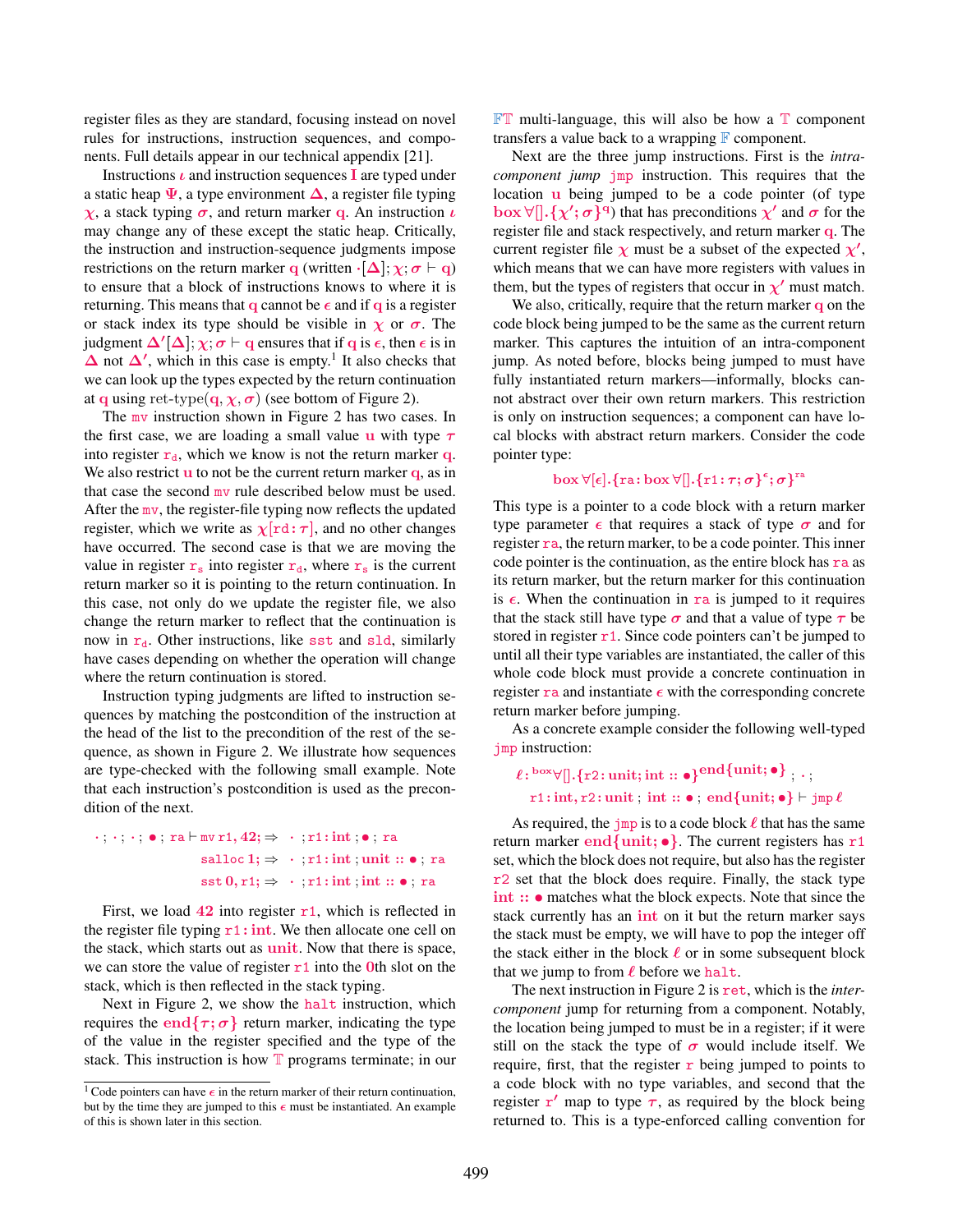the return value. Importantly, we make no restriction on the return marker q' on the block being jumped to. This is because with ret we are jumping back to a different component, which will in turn have its own return marker.

The last two typing rules shown in Figure 2 are for the call instruction which is our other *inter-component* jump. The first applies when the current component will terminate by halting. The second applies when the current component will terminate by jumping to another  $T$  component.

In some assembly languages, there is a convention that certain registers ("callee-saved") will be preserved such that when a call returns, those registers have the same values as before. However, we follow STAL in protecting values solely through stack-tail polymorphism, where a value can be stored in a part of the stack that has been abstracted away as a type variable. Static typing ensures that a callee that tried to read, write, or free values within the abstract tail would not type check. Values that are accessible can be passed in front of the abstract tail, and the callee is free to allocate values in front, but typing constraints may force them to free the values before returning.

As a concrete example of the first typing rule, consider the following well-typed call instruction:

$$
\ell: \text{box } \forall [\zeta, \epsilon]. \{\text{ra}: \text{box } \forall [[. \{r1: \text{int}; \zeta\}^{\epsilon}; \text{unit} :: \zeta\}^{\text{ra}}; \cdot ;\right.
$$
  
r1: int, ra: box  $\forall [[. \{r1: \text{int}; \text{int} :: \bullet\}^{\text{end}}] \{\text{int}; \bullet\};$   
unit :: int ::  $\bullet$ , end{unit;  $\bullet$ }  
 $\vdash \text{call } \ell \{\text{int} :: \bullet, \text{end}\{\text{int}; \bullet\}$ 

We focus here on the stack and return continuation. The call instruction specifies a tail int :: • to protect. The block at  $\ell$  being jumped to must have a stack that has the same front and an abstract tail, here unit  $:: \zeta$ . Further, the block being jumped to must return to a continuation (here stored at ra) with an abstract return marker  $\epsilon$ . Once  $\epsilon$  is instantiated with end {int;  $\bullet$ } the return continuation must match the current register file typing.

In the second call typing rule, the return marker is a stack position **i**. The index **i** must be greater than the number of entries j on the input stack  $\sigma$  in front of the tail  $\sigma_0$  specified in the instruction. The location being jumped to,  $\mathbf{u}$ , must be a code pointer with input registers  $\hat{\chi}$  and stack  $\hat{\sigma}$ . Note that the prefix of  $\hat{\sigma}$  matches the prefix of  $\sigma, \tau_0 :: \cdots :: \tau_j$ , but  $\hat{\sigma}$  has the abstract tail  $\zeta$ .

The final formal parameter to call,  $i + k - j$ , is the return marker that the continuation for  $\bf{u}$  must use. In particular, this is computed by taking the starting stack position i and then noting how the stack is modified between the input stack  $\hat{\sigma}$  and output stack  $\hat{\sigma}'$  by the code block pointed to by  $\bf{u}$ . After the call, the stack has **k** values in front but we know that position i was beyond the exposed j values, so the value on the stack at position **i** is now at position  $\mathbf{i} + \mathbf{k} - \mathbf{j}$ .

The fact that ret-addr-type $(\hat{\mathbf{q}}, \hat{\boldsymbol{\chi}}, \hat{\boldsymbol{\sigma}})$  is  $\forall[]$ .  $\{\mathbf{r} : \boldsymbol{\tau}; \hat{\boldsymbol{\sigma}}'\}^{\epsilon}$ ensures that the block being jumped to has a return continuation where a value of type  $\tau$  is stored in some register, the

$$
f = (\text{mv ra}, \ell_{1ret}; \text{call } \ell_1 \{ \bullet, \text{end}\{ \text{int}; \bullet \} \}, H)
$$
\n
$$
H(\ell_1) = \text{code}[\zeta, \epsilon] \{ra: \forall [\cdot, \{r1: \text{int}; \zeta\}^{\epsilon}; \zeta\}^{ra}.
$$
\n
$$
all \text{ to } 1; \text{ sst } 0, ra; \text{mv ra}, \ell_{2ret}[\zeta, \epsilon];
$$
\n
$$
call \ell_2 \{ \forall [\cdot, \{r1: \text{int}; \zeta\}^{\epsilon}: \zeta, 0 \}
$$
\n
$$
H(\ell_{1ret}) = \text{code}[\{r1: \text{int}; \bullet\}^{\text{end}} \{ \text{int}; \bullet \}.
$$
\n
$$
halt \text{int}, \bullet \{r1\}
$$
\n
$$
H(\ell_2) = \text{code}[\zeta, \epsilon] \{ra: \forall [\cdot, \{r1: \text{int}; \zeta\}^{\epsilon}; \zeta\}^{ra}.
$$
\n
$$
mv r1, 1; \text{jmp } \ell_{2aux}[\zeta, \epsilon]
$$
\n
$$
H(\ell_{2aux}) = \text{code}[\zeta, \epsilon] \{r1: \text{int}; ra: \forall [\cdot, \{r1: \text{int}; \zeta\}^{\epsilon}; \zeta\}^{ra}.
$$
\n
$$
mult r1, r1, 2; ret ra \{r1\}
$$
\n
$$
H(\ell_{2ret}) = \text{code}[\zeta, \epsilon] \{r1: \text{int}; \forall [\cdot, \{r1: \text{int}; \zeta\}^{\epsilon}: \zeta\}^{0}.
$$
\n
$$
sldr a, 0; \text{sfree 1}; ret ra \{r1\}
$$





Figure 4. T Control Flow: Call to Call (Fig. 3)

stack has type  $\hat{\sigma}'$ , and the return marker is  $\epsilon$ . Operationally u will get instantiated with  $\mathbf{i} + \mathbf{k} - \mathbf{j}$  for  $\epsilon$ , which based on the form of  $\hat{\sigma}'$  means that the return continuation has preserved the original return location.

The register file subtyping constraint

 $\Delta \vdash \chi \leq \hat{\chi}[\sigma_0/\zeta][i+k-j/\epsilon]$ 

ensures that the current register type  $\chi$  is a subtype of the target  $\hat{\chi}$  once it has been concretely instantiated with the stack tail and return address.

We similarly check with

$$
\Delta \vdash \forall [] . \{\hat{\chi}[\sigma_0/\zeta][i+k-j/\epsilon]; \hat{\sigma}[\sigma_0/\zeta][i+k-j/\epsilon]\}^{\hat{q}}
$$

that the code block type is well-formed when concretely instantiated, and with  $\Delta \vdash \hat{\sigma}'[\sigma_0/\zeta]$  that the resulting stack is well-formed once concretely instantiated. Finally, we ensure with  $\Delta \vdash \hat{\chi} \setminus \hat{q}$  that if  $\hat{q}$  is a register then  $\hat{\chi}$ is well-formed without it. This means that while  $\hat{q}$  may have free type variables  $\epsilon$  and  $\zeta$ , the rest of  $\hat{\chi}$  cannot.

*Example* In Figure 3, we show an example **T** program demonstrating call, jmp, ret, and halt. The control flow, in Figure 4, shows the instructions causing jumps between basic blocks and the state of the relevant registers and stack at jump-time. In this diagram,  $\ell_2$  and  $\ell_{2aux}$  are in the same component, while the rest are made up of distinct components that together make up the component f.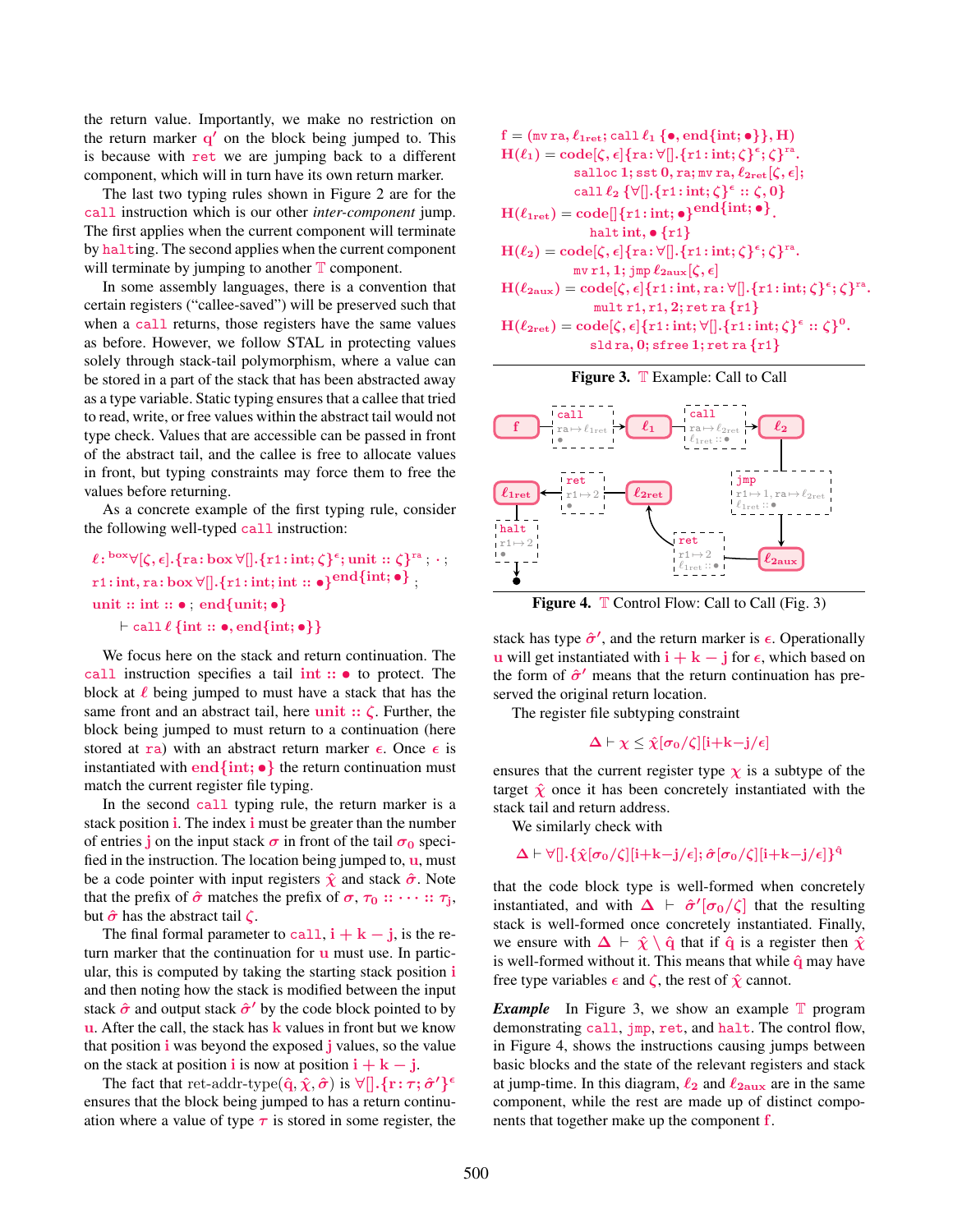# 4. FT Multi-Language

We present a minimal functional language  $\mathbb F$  and then embed  $\mathbb F$  and  $\mathbb T$  within a Matthews-Findler style multi-language. Particularly notable are the boundary translations for higherorder functions and code blocks. In §5, we design a logical relation with which we can show equivalence of programs that differ both structurally and algorithmically.

|  | Type $\tau$ ::= $\alpha$   unit   int   $(\overline{\tau}) \rightarrow \tau$   $\mu \alpha . \tau$   $\langle \overline{\tau} \rangle$                 |
|--|--------------------------------------------------------------------------------------------------------------------------------------------------------|
|  | Expression e $\mathbf{z} = \mathbf{x}  $ ()   n   e p e   if $\mathbf{0}$ e e e   $\lambda(\overline{\mathbf{x}:\tau})$ e   e $\overline{e}$           |
|  | fold $\mu_{\alpha,\tau}$ e   unfold e   $\langle \overline{e} \rangle$   $\pi_i(e)$                                                                    |
|  | where $\mathbf{p} ::= +   -   *$                                                                                                                       |
|  | Value <b>v</b> ::= ()   <b>n</b>   $\lambda(\overline{x:\tau})$ . <b>e</b>   <b>fold</b> $\mu_{\alpha,\tau}$ <b>v</b>   $\langle \overline{v} \rangle$ |
|  | Evaluation ctxt $E$ $:=$ $\lceil \cdot \rceil  E$ $p e$   $v$ $p E$   if 0 E $e e$   E $\bar{e}$   $v \bar{v}$ E $\bar{e}$                             |
|  | fold $\mu_{\alpha,\tau}$ E   unfold E   $\langle \overline{v}, \overline{E}, \overline{e} \rangle$   $\pi_i(E)$                                        |

| <b>Figure 5.</b> $\mathbb{F}$ Syntax |  |  |
|--------------------------------------|--|--|
|                                      |  |  |

#### 4.1 Functional Language:  $\mathbb F$

In Figure 5 we present the syntax of  $\mathbb{F}$ , our simply-typed call-by-value functional language with iso-recursive types, conditional branching, tuples, and base value integers and unit. The language is featureful enough to implement simple programs, while lacking certain expressiveness (like mutation) that we can add by way of the embedded assembly. The typing and operational semantics are standard and provided in the technical appendix [21].

#### 4.2 Embedding  $T$  in  $\mathbb{FT}$

*Syntax* In Figure 6 we present the syntax of our multilanguage  $\mathbb{FT}$ , which is largely made up of extensions to syntactic categories of either  $\mathbb T$  (Figure 1) or  $\mathbb F$  (Figure 5). Note that both expressions e and components e are components e in this language. Henceforth, when we refer to an  $\mathbb F$  or  $\mathbb T$ term we are referring to the terms that originated in that language, which can now of course include nested components of the other language. We add boundaries  $\tau \mathcal{FT}$  e (T inside, **F** outside) and  $T F^{\tau}$  **e** (**F** inside, **T** outside) to mediate between the languages. In both cases, the  $\mathbb F$  type  $\tau$  directs the translation. In particular, the  $\tau \mathcal{FT}$  e contains a  $\mathbb T$  component e with T translated type  $\tau^{\tau}$ , while the  $\tau^{\tau}$  e contains an **F** expression **e** of type  $\tau$ . Like Matthews-Findler [16], we reduce the component within the boundary to a value, after which we carry out a type-directed value translation using translation metafunctions  $\overline{r}FT(\cdot)$  and  $TF^{\tau}(\cdot), e.g..$ 

$$
{}^\tau \mathcal{FT} \, e \; \longmapsto^{*} {}^\tau \mathcal{FT} \, v \; \longmapsto \; {}^\tau \! FT(v)
$$

To  $\mathbb T$  instructions  $\iota$ , we add an import instruction to wrap the boundary and to specify what register the translated value should be placed in. The import instruction also specifies  $\sigma$ , the tail of the stack that should be protected while evaluating the  $\mathbb F$  expression **e**, which could in turn include  $\mathbb T$  code. Consider the following concrete example, which computes the  $\mathbb F$ 

|                                                                                       | Type $\tau$ ::= $\cdots$ $(\overline{\tau}) \stackrel{\phi, \phi}{\longrightarrow} \tau'$                                        |
|---------------------------------------------------------------------------------------|----------------------------------------------------------------------------------------------------------------------------------|
|                                                                                       | Expression e ::= $\cdots   {}^{\tau} {\cal F} {\cal T} e   \lambda^{\phi}_{\phi}(\overline{x:\tau}).t   t \overline{t'}$         |
| Return marker q $\therefore$ $\cdots$ out                                             |                                                                                                                                  |
| Instruction sequence $I = \cdots$ protect $\phi, \zeta$ ; I                           |                                                                                                                                  |
|                                                                                       | Instruction $\iota$ ::= $\cdots$   import $r_d$ , ${}^\sigma \mathcal{T} \mathcal{F}^\tau$ e                                     |
| Stack prefix $\phi$ ::= $\cdot   \tau :: \phi$                                        |                                                                                                                                  |
| Stack typing $\sigma$ ::= $\phi$ :: $\zeta   \phi$ :: $\bullet$                       |                                                                                                                                  |
| Evaluation ctxt <b>E</b> $::=$ $\cdots$ $\ulcorner \ulcorner \mathcal{FT} \mathbf{E}$ |                                                                                                                                  |
|                                                                                       | Evaluation ctxt <b>E</b> $ ::= \cdots   ( \text{import } r_d, {}^{\sigma} \mathcal{T} \mathcal{F}^{\tau} \mathsf{E}; I, \cdot )$ |
| Type $\tau$ ::= $\tau  \tau $                                                         |                                                                                                                                  |
| Component $e$ ::= $\mathbf{e} \mid \mathbf{e}$                                        |                                                                                                                                  |
|                                                                                       | $\Delta$ ::= $ \Delta, \alpha  \Delta, \alpha  \Delta, \zeta  \Delta, \epsilon$                                                  |
| Evaluation ctxt $E$ ::=                                                               | $E \mid E$                                                                                                                       |
|                                                                                       |                                                                                                                                  |



expression  $1 + 1$  and loads it into register  $r1$ , protecting the whole stack—here, just the empty stack—while doing it:

# $\cdot$  ;  $\cdot$  ;  $\cdot$  ;  $\bullet$  ; end{int;  $\bullet$ }  $\vdash$  import r1,  ${}^{\bullet} \mathcal{T} \mathcal{F}^{\text{int}}$   $(1+1)$  $\Rightarrow$  · ; r1: int : • ; end{int; •}

When translating  $T$  code blocks into  $F$  functions, we will need to instantiate the stack tail variable  $\zeta$  on the  $\mathbb T$  code block. For this reason, we introduce the protect instruction, which specifies a stack prefix  $\phi$  to leave visible and a type variable  $\zeta$  to bind to the tail. We will see the value translation later in the section.

While normal  $\mathbb F$  lambdas are embedded in the multilanguage, they do not allow stack modification in embedded  $T$  code. However, we may want to allow that sort of modification. For this reason, we introduce an optional new stack-modifying lambda term  $\lambda_{\phi}^{\phi_i}$  $\frac{\varphi_i}{\varphi_o}(\overline{x:\tau})$ .e, which specifies the stack prefix  $\phi_i$  it requires on the front of the stack when it is called, and the stack prefix  $\phi_0$  that it will have replaced  $\phi_i$  with upon return. Correspondingly, we introduce a new arrow type that captures that relationship. Note that the ordinary lambda can be seen as a special case when  $\phi_i$  and  $\phi_o$ are both the empty prefix ·, which corresponds to the entire stack being the protected tail. While there is no fundamental reason these stack-modifying lambdas must be included, we can use them, for instance, to write a function that pushes the number 7 onto the stack using embedded assembly:

$$
\lambda_{int::\bullet}^{\bullet}(\overline{x:int}) \cdot^{unit} \mathcal{FT}(\text{protect}\cdot,\zeta;\text{mvrt},7;\text{salloc 1};\quad \ \ \text{sst 0,r1;mvrt},();\quad \ \ \, \text{halt unit, int}::\zeta\{r1\},\cdot)
$$

The inline assembly of this function first captures the current stack as an abstract  $\zeta$ , then loads 7 into register r1, allocates a cell on the stack and stores the value there, before clearing out  $r1$  and halting on it. Without stack-modifying lambdas, this would fail to type check since the stack at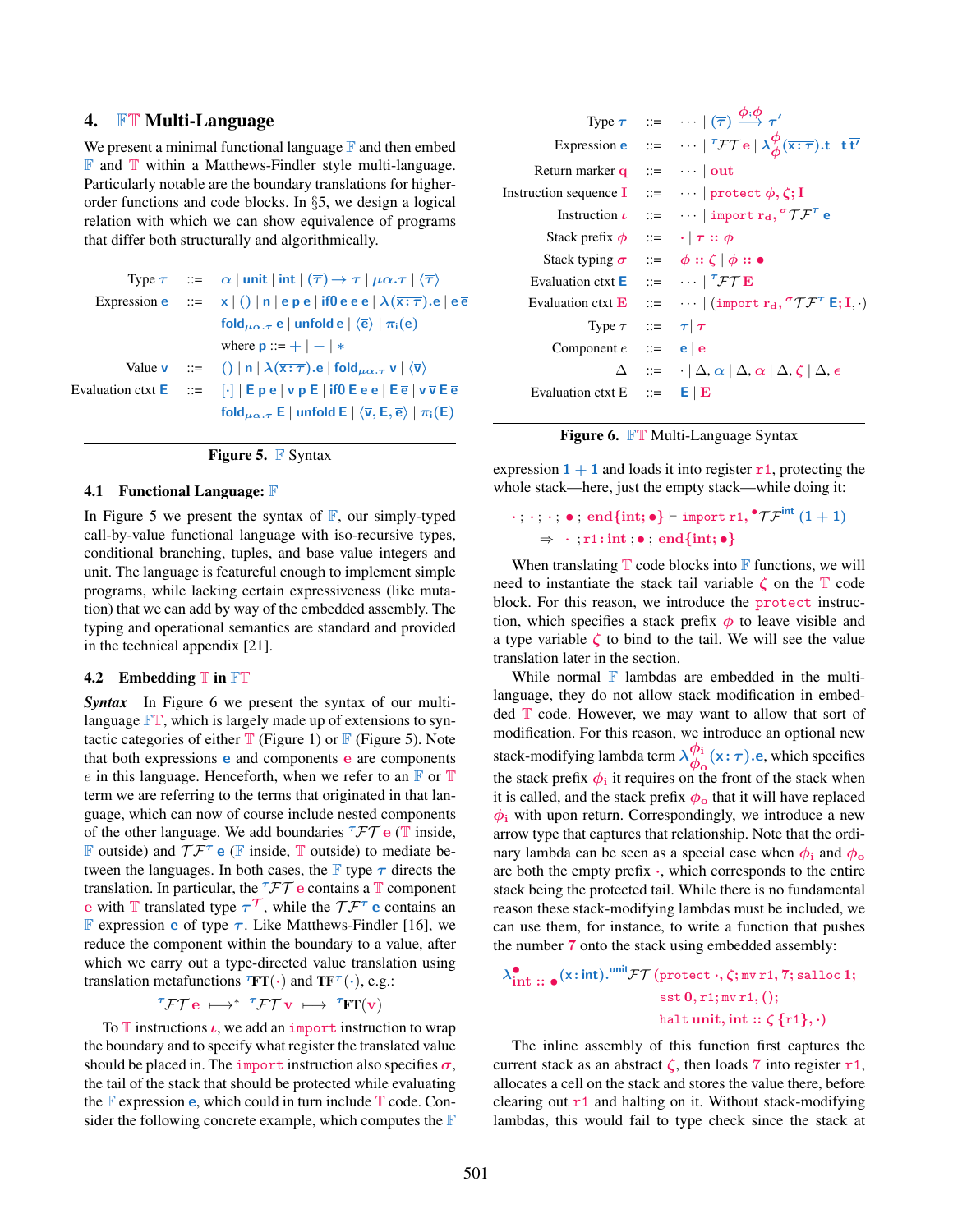$$
\Psi; \Delta; \Gamma; \chi; \sigma; \text{out} \vdash t; (\tau_1 \cdots \tau_n) \rightarrow \tau'; \sigma_0
$$
\n
$$
\Psi; \Delta; \Gamma; \chi; \sigma_{i-1}; \text{out} \vdash t_i; \tau_i; \sigma_i
$$
\n
$$
\Psi; \Delta; \Gamma; \chi; \sigma; \text{out} \vdash t t_1 \cdots t_n; \tau'; \sigma_n
$$
\n
$$
\Psi; \Delta; \Gamma; \chi; \sigma; \text{out} \vdash t t_1 \cdots t_n; \tau'; \sigma_n
$$
\n
$$
\Psi; \Delta; \Gamma; \chi; \sigma; \text{out} \vdash \tau \mathcal{F} \mathcal{T} e; \tau, \sigma'
$$
\n
$$
\Psi; \Delta; \zeta; \Gamma; \chi; \sigma; \text{out} \vdash \tau \mathcal{F} \mathcal{T} e; \tau, \sigma'
$$
\n
$$
\Psi; \Delta; \zeta; \Gamma; \chi; \sigma; \text{out} \vdash \lambda \phi_i; \text{out} \vdash t; \tau'; \phi_o : \zeta
$$
\n
$$
\Psi; \Delta; \Gamma; \chi; \sigma; \text{out} \vdash \lambda \phi_o (\overline{x} : \overline{\tau}) . t : (\overline{\tau}) \xrightarrow{\phi_i; \phi_o} \tau'; \sigma
$$
\n
$$
\Psi; \Delta; \Gamma; \chi; \sigma; \mathbf{q} \vdash I \text{ where } \cdot [\Delta]; \chi; \sigma \vdash \mathbf{q}
$$
\n
$$
\sigma = \phi : : \sigma_0 \qquad \sigma' = \phi : : \zeta \qquad \Psi; \Delta, \zeta; \Gamma; \chi; \sigma'; \mathbf{q} \vdash I
$$
\n
$$
\Psi; \Delta; \Gamma; \chi; \sigma; \mathbf{q} \vdash \mathbf{p} \text{otect } \phi, \zeta; I
$$
\n
$$
\Phi; \Delta; \Gamma; \chi; \sigma; \mathbf{q} \vdash \iota \Rightarrow \Delta'; \chi'; \sigma'; \mathbf{q}' \text{ where } \cdot [\Delta]; \chi; \sigma \vdash \mathbf{q}
$$
\n
$$
\sigma = \tau_0 : : \cdots : : \tau_1 : : \zeta \qquad \sigma' = \tau'_0 : : \cdots : : \tau'_k : : \sigma_0
$$
\n
$$
\sigma^* = \tau_
$$

Figure 7. Selected FT Typing Rules

the end of the body of the lambda would be different than it had been at the beginning. In our technical appendix and artifact we use this feature to implement a very basic mutable reference library.

Finally, in Figure 6 we also add a new return marker out, which is used for  $\mathbb F$  code, since  $\mathbb F$  follows normal expressionbased evaluation and thus has no return continuation.

**Type System** The typing judgments for  $\mathbb{FT}$ , for which we show a selection in Figure 7, include modified versions from both  $\mathbb T$  and  $\mathbb F$  judgments as well as rules for the new forms. Since this is a multi-language and not a compiler, the typing rules for  $\mathbb T$  must now include an  $\mathbb F$  environment  $\Gamma$  of free  $\mathbb F$ variables. Similarly, the typing rules for  $\mathbb F$  must now include all of the context needed by  $T$ , since in order to type-check embedded assembly components we will need to know the current register  $(\chi)$ , stack  $(\sigma)$ , and heap  $(\Psi)$  typings.

Most of these modifications are straightforward; we show the rule for  $\mathbb F$  application in Figure 7 as a representative. Note that the stack typings  $\sigma_i$  are threaded through the arguments according to evaluation order, as each one could include embedded  $T$  code that modified the stack.

For the boundary term,  $\tau \mathcal{FT}$  e, we require that the  $\mathbb T$  component e within the boundary be well typed under translation type  $\tau^{\mathcal{T}}$  and return marker  $\text{end}\{\tau^{\mathcal{T}};\sigma'\}$ , which corresponds to the inner assembly halting with a value of type

$$
\langle \mathbf{M} | E[^{\tau} \mathcal{F} \mathcal{T} (\text{halt } \tau^{\tau}, \sigma \{r\}, \cdot)] \rangle
$$
  
\n
$$
\longmapsto \langle \mathbf{M}' | E[\mathbf{v}] \rangle \quad \text{if } {}^{\tau} \mathbf{F} \mathbf{T} (\mathbf{M}. \mathbf{R}(\mathbf{r}), \mathbf{M}) = (\mathbf{v}, \mathbf{M}') \langle \mathbf{M} | E[\text{import } \mathbf{r_d}, \sigma' \mathcal{T} \mathcal{F}^{\tau} \mathbf{v}; \mathbf{I}] \rangle
$$
  
\n
$$
\longmapsto \langle \mathbf{M}' | E[\mathbf{m} \mathbf{v} \mathbf{r_d}, \mathbf{w}; \mathbf{I}] \rangle \quad \text{if } \mathbf{TF}^{\tau} (\mathbf{v}, \mathbf{M}) = (\mathbf{w}, \mathbf{M}')
$$

Figure 8. FT Operational Semantics: Language Boundaries

 $\alpha^{\mathcal{T}}=\alpha$ unit  $\mathcal{T} = \text{unit}$   $\mu \alpha \cdot \tau \mathcal{T} = \mu \alpha \cdot (\tau \mathcal{T})$  $\mathsf{int} \mathcal{T} = \mathsf{int} \qquad \langle \tau_1, \ldots, \tau_n \rangle \mathcal{T} = \mathsf{box} \langle \tau_1 \mathcal{T}, \ldots, \tau_n \mathcal{T} \rangle$  $(\tau_1,\ldots,\tau_{\mathsf{n}})$   $\rightarrow$   $\tau'^{\mathcal{T}}$   $=$  $\mathrm{box}\, \forall [\zeta, \epsilon].\{\text{ra: box}\, \forall [\hspace{-0.05cm}[ .\{ \text{r1:} \tau'^{\mathcal{T}};\zeta \}^\epsilon; \sigma' \}^{\text{ra}}$ where  $\sigma' = \tau_n{}^{\mathcal{T}} :: \cdots :: \tau_1{}^{\mathcal{T}} :: \zeta$  $(\tau_1,\ldots,\tau_{\mathsf{n}}) \stackrel{\boldsymbol{\phi}_\mathbf{i};\boldsymbol{\phi}_\mathbf{o}}{\longrightarrow} \tau'^{\boldsymbol{\mathcal{T}}} =$  $\mathrm{box}\, \forall [\zeta , \epsilon].\{\text{ra} \colon \! \text{box}\, \forall [\hspace{-0.05cm}[ .\{ \text{r1} \colon \! \tau'^\mathcal{T} ; \phi_\text{o} \colon \! \zeta \}^\epsilon ; \sigma' \}^\text{ra}$ where  $\sigma' = \tau_n^\mathcal{T} :: \cdots :: \tau_1^\mathcal{T} :: \phi_i :: \zeta$ 

### Figure 9. FT Boundary Type Translation

 $\tau^{\tau}$ . In that case, the boundary term is well typed under  $\tau$ at the out return marker that corresponds to  $\mathbb F$  code. Note that the boundary makes no restriction on modification of the stack. Also in the figure is the typing rule for the stackmodifying lambda term, which is an ordinary lambda typing rule except it types under stacks with the given prefixes  $\phi_i$  and  $\phi_o$  and abstract tails  $\zeta$ ; as noted before, the regular lambda is a special case when  $\phi_i$  and  $\phi_o$  are empty.

As described above, we add two new  $T$  instructions. The protect instruction is used to abstract the tail of the stack, which we can see in the transformation of the stack  $\phi$  ::  $\sigma_0$ into  $\phi$  ::  $\zeta$  when typing the subsequent instruction sequence I, where  $\zeta$  is a new type variable introduced to the type environment. Note that there is no way to undo this; it lasts until the end of the current  $\mathbb T$  component. If  $q$  is i, protect should not be allowed to hide the ith stack slot in  $\zeta$ ; this is enforced by the restrictions on  $q$  (see §3) when typing **I**.

The other new instruction is the  $T$  boundary instruction import. Ignoring stacks, the rule is quite simple: it takes an **F** term **e** of type  $\tau$ , well typed under the **out** return marker, and translates it to type  $\tau^{\mathcal{T}}$ , storing the result in register  $\mathbf{r_{d}}$ . This story is complicated by the handling of stacks, as it is important for import instructions to be able to restrict what portion of the stack the inner code can modify. In particular, since the  $\mathbb F$  code does not have the same return marker q, we must be sure that  $q$  cannot be clobbered by  $T$  code embedded in **e**. To do this, we specify the portion of the stack  $\sigma_0$  that is abstracted as  $\zeta$  in **e**, and ensure that either **q** is stored in that stack tail or it is the halting marker. Finally, since the front of the stack could grow or shrink to  $k$  entries, if  $q$  were a stack index i we increment it by  $k - j$  using the metafunction inc, which otherwise is identity.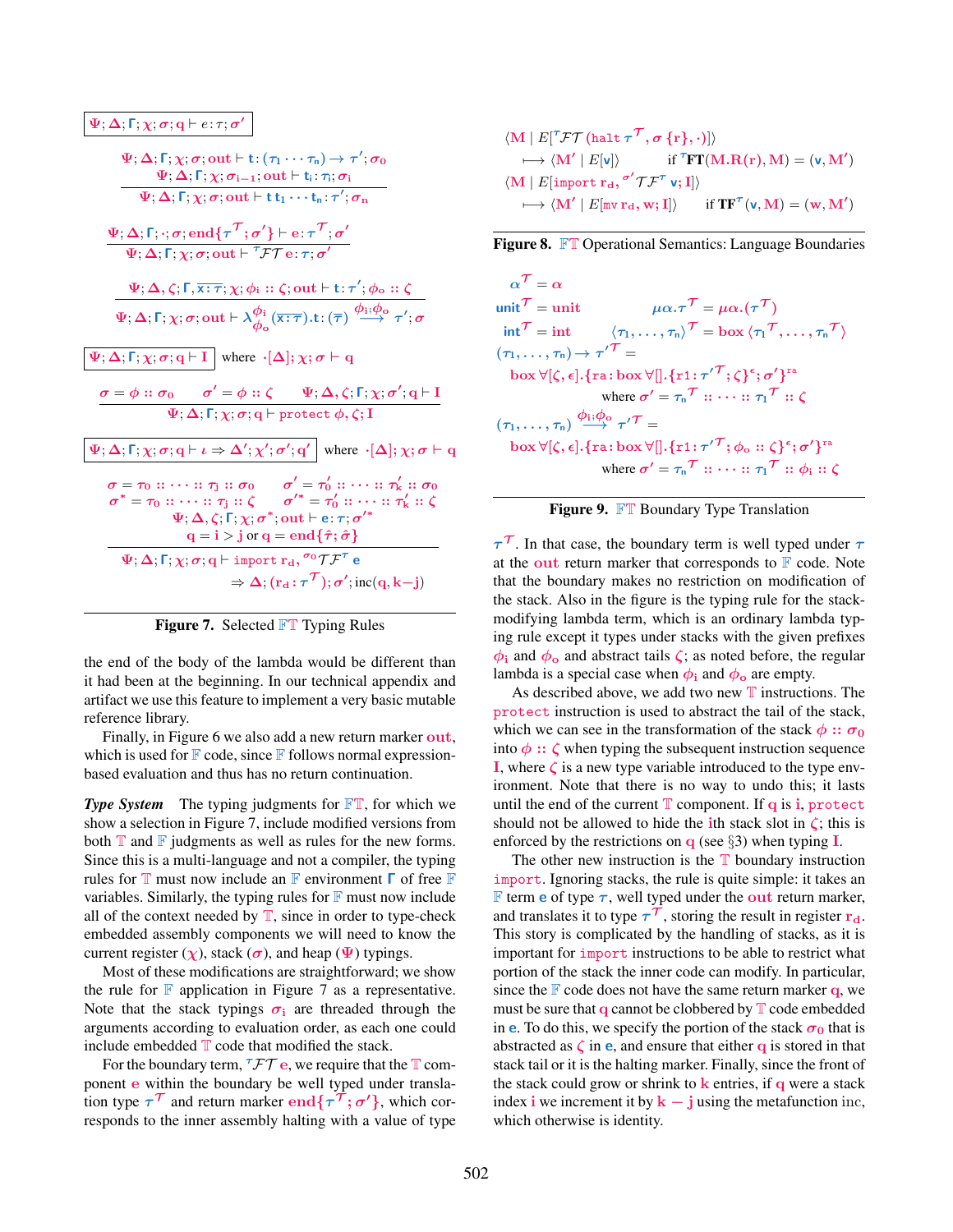$TF<sup>int</sup>(n, M) = (n, M)$  $\mathbf{T}\mathbf{F}^{\mu\alpha.\boldsymbol{\tau}}$ (fold $_{\mu\alpha.\boldsymbol{\tau}}$  v,  $\mathbf{M})$  = (fold $_{\mu\alpha.\boldsymbol{\tau}}$   $\boldsymbol{\tau}$  v,  $\mathbf{M}')$ where  $\mathrm{T}\mathbf{F}^{\boldsymbol{\tau}[\mu\alpha.\boldsymbol{\tau}/\alpha]}(\mathsf{v},\mathbf{M}) = (\mathbf{v},\mathbf{M'})$  $\mathrm{TF}^{\langle\tau_1,\ldots,\,\tau_{\mathsf{n}}\rangle}(\langle\mathsf{v}_0,\ldots,\mathsf{v}_{\mathsf{n}}\rangle,\mathrm{M})=$  $(\ell, (M_{n+1}, \ell \mapsto \langle w_0, \ldots, w_n \rangle))$ where  $\mathbf{M}_0 = \mathbf{M}$ , and  $\mathbf{T} \mathbf{F}^{\tau_i}(\mathbf{v}_i, \mathbf{M}_i) = (\mathbf{w}_i, \mathbf{M}_{i+1})$  $TF<sup>unit</sup>((), M) = ((), M)$  $\mathbf{TF}^{(\overline{\tau}) \rightarrow \tau'}(\lambda(\overline{\mathbf{x}:\tau}).\mathbf{t},\mathbf{M}) = (\ell,(\mathbf{M},\ell \mapsto \mathbf{h}))$ where  $\mathrm{h}=\mathrm{code}[\zeta,\epsilon]\{\mathrm{ra}\!:\!\forall\,$   $]\!$  .  $\{\tau1\!:\!\tau'^{\mathcal{T}};\zeta\}^{\epsilon};\overline{\tau^{\mathcal{T}}}\!:\!:\zeta\}^{\mathrm{ra}}.$ salloc  $1;$  sst  $0,$  ra; import  $\text{r}_1, {}^{\zeta}\mathcal{T}\mathcal{F}^{\tau'}$   $\text{e};$ sld ra,  $0$ ; sfree  $n+1$ ; ret ra  $\{r1\}$  $\mathbf{e} = (\lambda(\overline{\mathtt{x}:\tau}).\mathbf{t})^{\overline{\tau}\mathcal{FT}}(\overline{\mathtt{sld}\,\mathtt{r1},\mathtt{n}{+}1{-}\mathbf{i};$ halt  $\tau^{\mathcal{T}}, \sigma\,\{\textup{r1}\}, \cdot)$  $\sigma = \forall [].\{\texttt{r1: \tau}^\prime{}^\mathcal{T}; \zeta\}^\epsilon :: \overline{\tau^\mathcal{T}} :: \zeta$  $\text{unit}_{\text{FT}}((), \text{M}) = ((), \text{M})$  $int_{\mathbf{F}} \mathbf{T}(\mathbf{n},\mathbf{M}) = (\mathbf{n},\mathbf{M})$  ${}^{\mu\alpha.\tau}\!\mathrm{FT}(\mathrm{fold}_{\mu\alpha.\tau}\tau\mathrm{~w})=(\mathrm{fold}_{\mu\alpha.\tau}\,\mathsf{v},\mathrm{M}')$ where  $\tau[\mu\alpha.\tau/\alpha]$ **FT**(**w**, **M**) = (**v**, **M'**)  $\langle \tau_0, \ldots, \tau_n \rangle_{\textbf{FT}}(\ell,M) = (\langle v_0, \ldots, v_n \rangle, M_{n+1})$ where  $\mathbf{M}(\ell) = \langle \mathbf{w}_0, \dots, \mathbf{w}_n \rangle$ ,  $M_0 = M$ , and  $^{\tau_i}FT(w_i, M_i) = (v_i, M_{i+1})$  $(\overline{\tau_{\scriptscriptstyle{\mathrm{m}}}}) \rightarrow \tau' \mathbf{FT}(\mathbf{w},\mathbf{M}) = (\mathbf{v},(\mathbf{M},\boldsymbol{\ell}_{\mathbf{end}} \mapsto \mathbf{h}_{\mathbf{end}}))$ where  $\mathbf{v} = \lambda(\overline{\mathsf{x}_\text{n}:\tau_\text{n}}).^{\tau'}\mathcal{FT}$  (protect  $\cdot,\zeta;$ import r1,  ${}^{\zeta}\mathcal{T}\mathcal{F}^{\tau_1}$  x<sub>1</sub>; salloc 1; sst  $0,$  r1;  $\ldots$ import r1,  ${}^{\zeta}\mathcal{T}\mathcal{F}^{\tau_n}$   $\mathsf{x_n};$  salloc 1; sst  $0,$  r1; mv ra,  $\ell_{\mathrm{end}}[\zeta];$  call  $\mathrm{w} \, \{\zeta, \mathrm{end} \{\tau'^{\mathcal{T}}; \zeta\} \},\cdot)$  $\mathrm{h}_{\mathrm{end}} = \mathrm{code}[\zeta]\{ \mathrm{r1: \tau'}^\mathcal{T}; \zeta\}^{\mathrm{end}\{\tau'}^\mathcal{T}; \zeta\} .$ halt  $\tau'^{\mathcal{T}}, \zeta\,\{\mathrm{r1}\}$ 

Figure 10. FT Boundary Value Translation

*Operational Semantics* The operational semantics for boundary terms, shown in Figure 8, translate values using the type-directed metafunctions  $^TFT(\cdot)$  (T inside, F outside) and  $TF^{\tau}(\cdot)$  (F inside, T outside).

Figure 9 contains the type translation guiding these metafunctions. Note that  $\mathbb F$  tuples are translated to immutable references to  $T$  heap tuples. The most complex transformation is for function types, which are translated into code blocks that pass arguments on the stack and follow the calling convention described in §3 where return continuations can be instantiated alternately by  $\mathbb T$  or  $\mathbb F$  callers.

We show the value translations in Figure 10, eliding only the stack-modifying lambda, which is similar to the lambda shown. The most significant translations are between  $T$  code blocks and  $\mathbb F$  functions. In particular, we must translate between variable representations and calling conventions—this means the arguments are passed on the stack, and a return continuation must be in register ra. Finally, we must translate the arguments themselves, and translate the return value back, cleaning up temporary stack values.

Critically, when translating an  $\mathbb F$  function to a  $\mathbb T$  code block, we must protect the return continuation, since embedded assembly blocks within the body of the function could write to register  $ra$ . To do that, we store  $ra$ 's contents on the stack and protect the tail. In the stack-modifying lambda case, this is complicated slightly by needing to re-arrange the stack to put the protected value past the exposed stack prefix  $\phi_i$ . To evaluate the F function, we load each argument from the stack, translate it to  $\mathbb{F}$ , apply the function, and import the returned value back to  $\mathbb T$ . After doing this, we load the return continuation off of the stack, clear the arguments according to the calling convention and return. Note that in the stackmodifying lambda case, we have to be careful to clear the arguments but keep the output prefix  $\phi_{o}$ .

*Example* In Figure 11, we present an example of the type of transformation that a JIT compiler could perform and the resulting higher-order callbacks that appear in the multilanguage program. At the top of the figure is the  $\mathbb F$  source program which has three functions:  $g$  passes 1 to its argument, **h** doubles its argument, and **f** passes **h** to its argument. The functions themselves are intentionally minimal, but we assume the JIT compiler determined that f and h should be compiled to assembly and present the transformed program in the lower half of the figure. Here,  $f$  and  $h$  have been replaced by code blocks pointed to by  $\ell$  and  $\ell_h$  respectively.

We present a control-flow diagram for the transformed program in Figure 12, where arrows in  $\mathbb F$  boxes correspond to argument passing and return values, whereas arrows in T boxes correspond to jumps or halt (as in Figure 4).

In this example, when control passes to  $\ell$ , which was compiled from f, we need to be able to call back into the high-level code in **g**. In the block pointed to by  $\ell$ , according to the calling convention, the argument g is passed on the top of the stack. This means that to call back to it, we load it off the stack into register  $r1$  with instruction sld r1, 0, and then call it, as shown in the control-flow diagram in the transfer from box  $\ell$  to box  $\mathbf{g}$ .

But in this example, and indeed in any JIT for higherorder languages, we may not only need to call from compiled assembly to the interpreted language, but also be able to pass compiled code back as arguments to the interpreted language. In this example, the  $\ell_{h}$  component, which was compiled from h, is passed as an argument to g. The function **g** then calls  $\ell_{\rm h}$  with 1, causing control to transfer back to  $\ell_{\rm h}$ as we can see in the transfer to the innermost block in the control-flow diagram.

The value translation (shown in Figure 10) introduces extra blocks where needed, colored as  $\ell_{\text{hret}}$  and  $\ell_{\text{ret}}$  in our diagram. These are needed because  $\overline{T}$  components jump to continuation blocks, whereas for control to pass back to  $\mathbb F$ they must halt, which these shim-blocks achieve.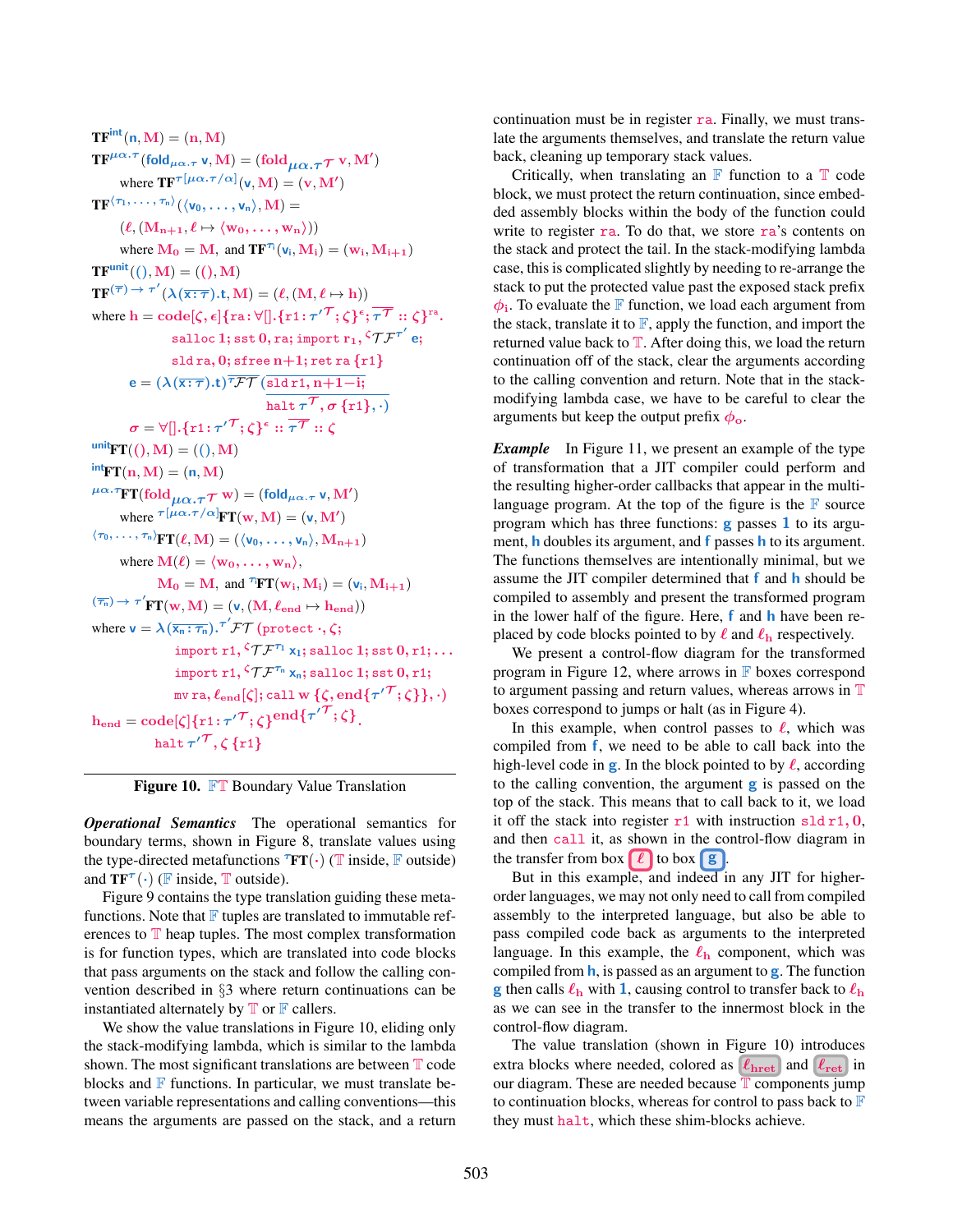Even though small, this example demonstrates how mixedlanguage programs with higher-order callbacks arise naturally in the context of JIT compilation. In the next section, we'll see how we can use our logical relation to prove these types of programs equivalent, a necessary step for any proof of correctness for a JIT compiler.

 $g = \lambda(h: (int) \rightarrow int)$ .h 1  $h = \lambda(x : int).x * 2$  $f = \lambda(g: ((int) \rightarrow int) \rightarrow int).g h$  $e = f g$  $\longrightarrow \downarrow$  JIT Compile  $\downarrow$  –  $\tau$  = ((int)  $\rightarrow$  int)  $\rightarrow$  int  $g = \lambda(h: (int) \rightarrow int)$ .h 1  $\mathsf{e} = (^\mathsf{int}\!\mathcal{F}\mathcal{T}\,(\allowbreak\mathsf{mv}\,\allowbreak\mathsf{r}\,\allowbreak 1,\allowbreak\ell;\allowbreak\mathsf{halt}\,(\tau)\!\rightarrow\allowbreak\mathsf{int}^\mathcal{T},\bullet\:\allowbreak\{\allowbreak\mathsf{r}\,\allowbreak 1\},\allowbreak\mathrm{H}))\,\mathsf{g}$  $\text{H}(\ell)=\text{code}[\zeta,\epsilon]\{\text{ra}\!:\!\forall[].\{\text{r1}\!:\!\text{int}^{\mathcal{T}}\!;\zeta\}^{\epsilon};\tau^{\mathcal{T}}::\zeta\}^{\text{ra}}.$  $sld r1, 0;$  salloc 1; mv  $r2, \ell_h;$  sst  $0, r2;$ sst 1, ra; mv ra,  $\ell_{\text{gret}}[\zeta, \epsilon];$ call r1  $\{\forall [\right]. \{ \text{r1} \mathpunct{:}\mathsf{int}^\mathcal{T}; \zeta \}^\epsilon :: \zeta, 0\}$  $\text{H}(\ell_\text{h})=\text{code}[\zeta,\epsilon]\{\text{ra}:\forall[],\{\text{r1}:\text{int}^\mathcal{T};\zeta\}^\epsilon;\text{int}^\mathcal{T}::\zeta\}^{\text{ra}}.$ sld r1, 0; sfree 1; mul r1, r1, 2; ret ra {r1}  $\text{H}(\ell_{\text{gret}}) = \text{code}[\zeta, \epsilon] \{ \text{r1:int}; \forall [\hspace{-0.5mm}[ .\:\:\: \text{f1}: \text{int}^\mathcal{T}\:\:;\: \zeta\}^\epsilon :: \:\: \zeta\}^0.$ sld ra, 0; sfree 1; ret ra {r1}



## 5. Logical Relation for FT

In order to reason about program equivalence in  $\mathbb{FT}$ , we design a step-indexed Kripke logical relation for our language. Our logical relation builds on that of Dreyer *et al.* [10] and Ahmed *et al.* [4], where the Kripke worlds contain *islands* with state-transition systems that we use to accommodate mutations to the heap, registers, and stack. From those models, we inherit the ability to reason about equivalences dependent on hidden mutable state, though we won't go into detail about that aspect in this paper. In this section, we focus on the novel aspects of our logical relation, showing how we adapted the earlier models to the setting of  $\mathbb{FT}$ . In particular, the addition of return markers required non-trivial extensions to the model.

In our logical relation, for which we show the closed relations in Figure 13, we have three value relations:  $V[\tau]\rho$ ,  $W\llbracket \tau \rrbracket \rho$ , and  $\mathcal{HV} \llbracket \psi \rrbracket \rho$ . These correspond to the three types of values that exist in  $\mathbb{FT}$ : high-level values, low-level wordsized values, and low-level heap values, respectively. As usual in these relations,  $\rho$  is a relational substitution for type variables. Further, with the exception of contexts in the  $K$ relation all of our relations are built out of well-typed terms, though we elide that requirement in these figures.

In a Kripke logical relation, relatedness of values depends on the state of a world  $W$ . Some values are related irrespective of world state; for example, an integer  **is related to** 



Figure 12. FT Control Flow: JIT (Fig. 11)

itself in any world W, written  $(W, n, n) \in \mathcal{W}$  [int ] $\rho$ . However, the structure of the world captures key semantic properties about the stack, heap, and registers in a sequence of *islands* that describe the current state of memories. Each island expresses invariants on certain parts of memory by encoding a state-transition system and a memory relation that establishes which pairs of memories are related in each state.

Since our logical relation is step-indexed our worlds have an index  $k$ , which conveys that the relation captures semantic equivalence of terms for up to  $k$  steps but no information is known beyond that. This allows us to avoid circularity when dealing with recursive types as we can induct on the step index rather than the structure of the expanding type.

 $W' \rightrightarrows W$  when  $W'$  is a future world of  $W$ ; to reach it, we may have consumed steps (lowering  $k$ ), allocated additional memory in new islands, or made transitions in islands.

A novel aspect of our logical relation is how it formalizes equivalence of code blocks at code-pointer type (Figure 15). Our code-pointer logical relation is like a function logical relation in that, given related inputs, it should produce related outputs. Inputs, in this case, are registers and the stack for which, in a future world  $W'$  with closing type substitution  $\rho^*$ , we require that curr-R(W')  $\in \mathcal{R}[\![\chi]\!] \rho'$  and curr-S( $W'$ )  $\in \mathcal{S}[\![\sigma]\!] \rho'.$  This means that the current register files and stacks in world  $W'$  are related at register file typing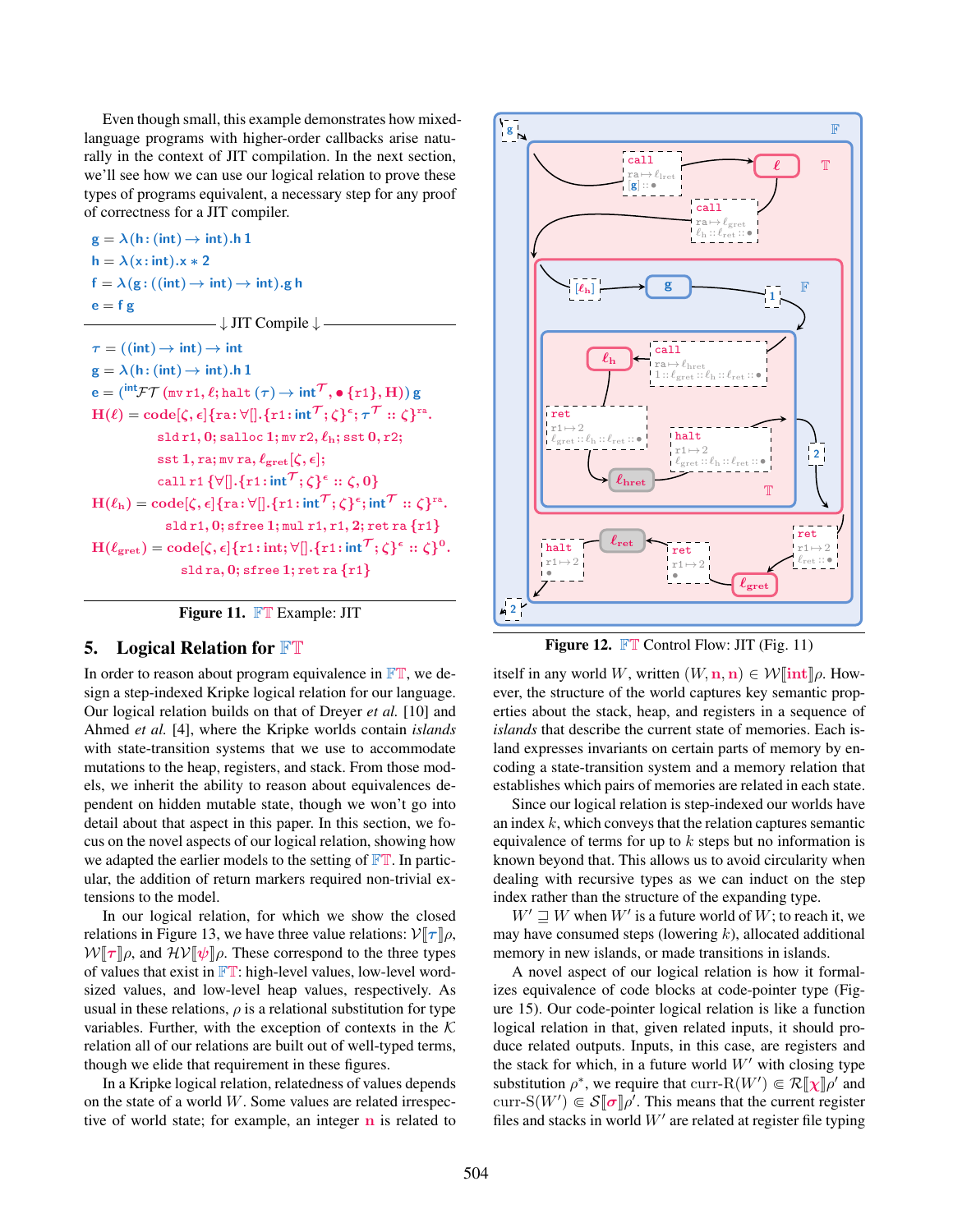| Statement                                                                        | Meaning                                                                                                                    |
|----------------------------------------------------------------------------------|----------------------------------------------------------------------------------------------------------------------------|
| $(W, v_1, v_2) \in \mathcal{V}[\![\boldsymbol{\tau}]\!] \rho$                    | $v_1$ and $v_2$ are related F values at type $\tau$ in world W under type substitution $\rho$                              |
| $(W, \mathbf{w_1}, \mathbf{w_2}) \in \mathcal{W}[\![\boldsymbol{\tau}]\!] \rho$  | $\mathbf{w}_1$ and $\mathbf{w}_2$ are related T word values at type $\tau$ in world W under type substitution $\rho$       |
| $(W, h_1, h_2) \in \mathcal{HV}[\psi]\rho$                                       | $\mathbf{h}_1$ and $\mathbf{h}_2$ are related T heap values at type $\psi$ in world W under type substitution $\rho$       |
| $(W, e_1, e_2) \in \mathcal{O}$                                                  | $e_1$ and $e_2$ run with memories related at W, either both terminate or are both running after W.k steps                  |
| $(W, E_1, E_2) \in \mathcal{K}[\![\mathbf{q} \vdash \tau; \pmb{\sigma}]\!] \rho$ | $E_1$ and $E_2$ are related continuations, so given appropriately related values at type $\tau$ , they are in $\mathcal O$ |
| $(W, e_1, e_2) \in \mathcal{E}[\mathbf{q} \vdash \tau; \boldsymbol{\sigma}]\rho$ | $e_1$ and $e_2$ are related expressions, so given appropriate related continuations, they are in $\mathcal O$              |

Figure 13. FT Logical Relation: Closed Values and Terms

| $\mathcal{E}[\![\mathbf{q}\!+\!\tau;\boldsymbol{\sigma}]\!]\rho$                    | = { $(W, e_1, e_2)   \forall E_1, E_2$ . $(W, E_1, E_2) \in \mathcal{K}[\![\mathbf{q} \vdash \tau; \sigma]\!] \rho \implies (W, E_1[e_1], E_2[e_2]) \in \mathcal{O} \}$                                                                                                                                                                                                                                                                                                                                            |
|-------------------------------------------------------------------------------------|--------------------------------------------------------------------------------------------------------------------------------------------------------------------------------------------------------------------------------------------------------------------------------------------------------------------------------------------------------------------------------------------------------------------------------------------------------------------------------------------------------------------|
| $\mathcal{K}[\![\mathbf{out}\!\vdash\!\tau;\pmb{\sigma}]\!] \rho$                   | $=\{(W,E_1,E_2)\mid \forall W',\mathbf{v}_1,\mathbf{v}_2.W'\sqsupseteq_{\text{pub}} W \wedge (W',\mathbf{v}_1,\mathbf{v}_2)\in \mathcal{V}[\![\tau]\!] \rho \wedge \text{curr-S}(W')\Subset \mathcal{S}[\![\sigma]\!] \rho$                                                                                                                                                                                                                                                                                        |
|                                                                                     | $\implies$ $(W', E_1[\mathbf{v}_1], E_2[\mathbf{v}_1]) \in \mathcal{O}$                                                                                                                                                                                                                                                                                                                                                                                                                                            |
|                                                                                     | $\mathcal{K}[\mathbf{end}\{\boldsymbol{\tau};\boldsymbol{\sigma}\} \vdash \boldsymbol{\tau};\boldsymbol{\sigma}]\rho = \{(W,E_1,E_2) \mid \forall W',\mathbf{r}_1,\mathbf{r}_2.W' \sqsupseteq_{\text{pub}} W \wedge$                                                                                                                                                                                                                                                                                               |
|                                                                                     | $(\triangleright W', W', \mathbf{R_1}(\mathbf{r}_1), W', \mathbf{R_2}(\mathbf{r}_2)) \in W[\![\tau]\!] \rho \wedge \text{curr-S}(W') \in \mathcal{S}[\![\sigma]\!] \rho$                                                                                                                                                                                                                                                                                                                                           |
|                                                                                     | $\implies (W', E_1[(\mathtt{halt}\,\rho_1(\tau), \rho_1(\sigma)\,\{\mathtt{r}_1\}, \cdot)], E_2[(\mathtt{halt}\,\rho_2(\tau), \rho_2(\sigma)\,\{\mathtt{r}_2\}, \cdot)]) \in \mathcal{O}\}$                                                                                                                                                                                                                                                                                                                        |
| $\mathcal{K}[\![\mathbf{q}\!\vdash\!\boldsymbol{\tau};\boldsymbol{\sigma}]\!] \rho$ | $=\{(W,E_1,E_2) \mid (\mathbf{q}=\mathbf{r} \lor \mathbf{q}=\mathbf{i}) \land \forall W',\mathbf{q'},\mathbf{r}_1,\mathbf{r}_2.W' \sqsupseteq_{\text{pub}} W \land \mathbf{q} \}$                                                                                                                                                                                                                                                                                                                                  |
|                                                                                     | $(\exists \mathbf{r} \cdot \mathbf{q'} = \mathbf{r} \wedge \text{ret-addr}_1(W, \rho_1(\mathbf{q})) = W'.\mathbf{R}_1(\mathbf{r}) \wedge \text{ret-addr}_2(W, \rho_2(\mathbf{q})) = W'.\mathbf{R}_2(\mathbf{r}) \wedge$                                                                                                                                                                                                                                                                                            |
|                                                                                     | ret-reg <sub>1</sub> $(W', \mathbf{r}) = \mathbf{r}_1 \wedge \text{ret-reg}_2(W', \mathbf{r}) = \mathbf{r}_2 \wedge$                                                                                                                                                                                                                                                                                                                                                                                               |
|                                                                                     | $(\triangleright W', W', \mathbf{R_1}(\mathbf{r}_1), W', \mathbf{R_2}(\mathbf{r}_2)) \in W[\![\tau]\!] \rho \wedge \text{curr-S}(W') \in \mathcal{S}[\![\sigma]\!] \rho$                                                                                                                                                                                                                                                                                                                                           |
|                                                                                     | $\implies (W',E_1[(\mathsf{ret}\,\rho_1(\mathbf{q}')\,\{\mathbf{r_1}\},\cdot)],E_2[(\mathsf{ret}\,\rho_2(\mathbf{q}')\,\{\mathbf{r_2}\},\cdot)])\in\mathcal{O}\,\}$                                                                                                                                                                                                                                                                                                                                                |
|                                                                                     | $\text{ret-addr}_j(W, r) = W \cdot \mathbf{R}_j(r)$ $\text{ret-addr}_j(W, i) = W \cdot \mathbf{S}_j(i)$ $\text{ret-reg}_j(W, r) = r'$ if $W \cdot \chi_j(r) = \mathbf{box } \forall [\cdot, \{r' : \tau; \sigma'\}^q]$                                                                                                                                                                                                                                                                                             |
|                                                                                     | $\Psi;\Delta;\Gamma;\chi;\sigma;\mathbf{q}\vdash e_1\approx e_2:\tau;\sigma'\stackrel{\mathrm{def}}{=}\forall W,\gamma,\rho,W\in\mathcal{H}[\![\Psi]\!]\ \wedge\ \rho\in\mathcal{D}[\![\Delta]\!] \ \wedge(W,\gamma)\in\mathcal{G}[\![\Gamma]\!] \rho\ \wedge\mathrm{curr}\text{-}\mathrm{R}(W)\Subset\mathcal{R}[\![\chi]\!] \rho\ \wedge\mathrm{R}(\mathcal{G})\subset\mathcal{R}[\![\chi]\!] \rho\ \wedge\mathrm{R}(\mathcal{G})\subset\mathcal{R}[\![\chi]\!] \rho\ \wedge\mathrm{R}(\mathcal{G})\subset\math$ |
|                                                                                     | curr-S(W) $\in \mathcal{S}[\![\boldsymbol{\sigma}]\!] \rho \implies (W, \rho_1(\gamma_1(e_1)), \rho_2(\gamma_2((e_2))) \in \mathcal{E}[\![\mathbf{q} \vdash \tau; \boldsymbol{\sigma}']\!] \rho$                                                                                                                                                                                                                                                                                                                   |

Figure 14. FT Logical Relation: Component and Continuation Relations and Equivalence of Open Terms

 ${\cal H}{\cal V}[\![\forall[\Delta]\! .\{\chi;\sigma\}^{\rm q}]\!] \rho =$  $\{(W,\operatorname{\mathbf{code}}[\mathbf{\Delta}]\{\rho_1(\boldsymbol{\chi});\rho_1(\boldsymbol{\sigma})\}^{\rho_1(\mathbf{q})}.\mathbf{I}_1,$  $\text{code}[\Delta]\{\rho_2(\chi); \rho_2(\sigma)\}^{\rho_2(\mathbf{q})}.\mathbf{I_2})\mid$  $\forall W' \sqsupseteq W. \,\forall \rho^* \in \mathcal{D}[\![\Delta]\!]. \,\forall \tau, \sigma'.$ let  $\rho' = \rho \cup \rho^*$  in  $\tau; \sigma' =_{\rho'} \text{ret-type}(q, \chi, \sigma)$   $\wedge$ curr-R $(W') \in \mathcal{R}[\![\chi]\!] \rho' \wedge \text{curr-S}(W') \in \mathcal{S}[\![\sigma]\!] \rho'$  $\implies (W', (\rho_1^*(\mathbf{I}_1),\cdot), (\rho_2^*(\mathbf{I}_2),\cdot)) \in \mathcal{E}[\![\mathbf{q}\vdash \tau;\sigma']\!] \rho' \}$  $\boldsymbol{\tau};\boldsymbol{\sigma'}=\rho \text{ ret-type}(\mathbf{q},\boldsymbol{\chi},\boldsymbol{\sigma})\stackrel{\text{def}}{=}$  $\rho_i(\tau)$ ;  $\rho_i(\sigma') =$  ret-type $(\rho_i(q), \rho_i(\chi), \rho_i(\sigma))$ , for  $i \in 1, 2$ 



 $\chi$  and stack typing  $\sigma$  respectively. Related register files map registers to related values and related stacks are made up of related values. Stacks are related at the stack type  $\zeta$  if they are related by relational substitution  $\rho'$ .

Once we have related inputs, the logical relation should specify that applying the arguments produces related output expressions. Since the arguments are present in the registers and on the stack, we simply state that the instruction sequences  $I_1$  and  $I_2$ , with empty heap fragments, are related components in the  $\mathcal E$  relation under those conditions. In this, we rely critically on the return marker q to determine the return type  $\tau$  and resulting stack  $\sigma'$ .

The logical relation  $\mathcal E$  for components has three formal parameters:  $\mathbf{q}, \tau$ , and  $\sigma$ . The return marker q says where the expression is returning to as described in §3. The return type  $\tau$  is the type of value that is passed to the return continuation in q, which is necessary in order to reason about equivalences, because if expressions don't even produce the same type of value they can't possibly be equivalent. This type comes from the ret-type metafunction whose definition is in Figure 2. The output stack type  $\sigma$  is also, in a sense, part of the return value and it is similarly derived from the return marker by the metafunctions.

The component relation  $\mathcal{E}[\mathbf{q} \models \tau; \sigma]$  and relation for evaluation contexts  $\mathcal{K}[\![\mathbf{q}]\!] \vdash \tau; \sigma[\![\rho]$  are tightly connected, as is standard for logical relations based on biorthogonality. In typical biorthogonal presentations, the definitions would be:

$$
\mathcal{K}[\![\tau]\!] = \{ (W, E_1, E_2) \mid \forall W'. W' \sqsupseteq W \land (W', v_1, v_2) \in \mathcal{V}[\![\tau]\!]
$$
  
\n
$$
\implies (W', E_1[v_1], E_2[v_2]) \in \mathcal{O} \}
$$
  
\n
$$
\mathcal{E}[\![\tau]\!] = \{ (W, e_1, e_2) \mid \forall E_1 E_2. (W, E_1, E_2) \in \mathcal{K}[\![\tau]\!]
$$
  
\n
$$
\implies (W, E_1[e_1], E_2[e_2]) \in \mathcal{O} \}
$$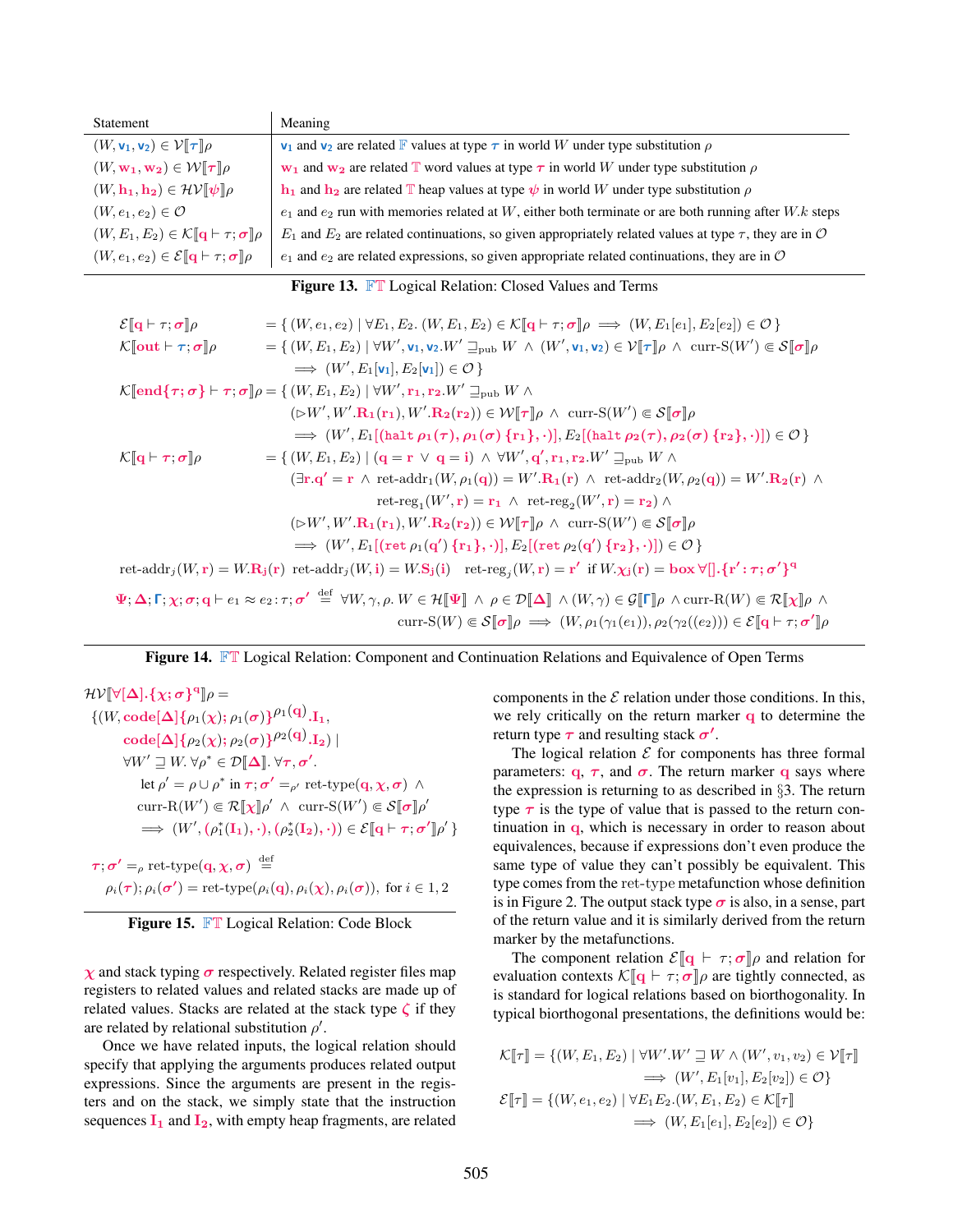The above states that continuations  $E_1$  and  $E_2$  accepting type  $\tau$  related at world W must be such that, given any future world  $W'$  and  $\tau$  values, plugging in the values results in related observations. In turn, expressions  $e_1$  and  $e_2$  of type  $\tau$  related at world W must be such that, given related continuations  $E_1$  and  $E_2$ ,  $E_1[e_1]$  and  $E_2[e_2]$  are observationally equivalent. Note how the reduction of  $e_1$  and  $e_2$  to values is central, since the definition of  $E_1$  and  $E_2$  tells you only that given related values they produce related observations. This reduction is normally captured in "monadic bind" lemmas.

Our definitions, in Figure 14, are more involved but follow a similar pattern. Our relation  $\mathcal E$  only differs from the standard one in that the type of a component involves a return marker q and output stack type  $\sigma$ .

The continuation relation  $K$  has three cases for different return marker q. The case for out, which corresponds to our functional terms, is nearly identical to the idealized case shown above. It differs only in requiring curr-S( $W'$ )  $\in$  $\mathcal{S}[\sigma]\rho$ , which means that at the point we plug in the values  $v_1$  and  $v_2$  the stacks must be related at type  $\sigma$ .

The K relation for end $\{\tau, \sigma\}$  is similar, but since this is  $\mathbb T$  code, return values are stored in registers  $r_i$  and the "value" being plugged in is the halt instruction.

The third case, when the return marker is a register  $r$ or a stack position i, is more involved, though the overall meaning is still the same as the other cases: in the future, we will have a value to pass and will plug it into the hole to get related observations. First, we note that though at points during computation the return marker can be a stack index i, when we actually return to the continuation the return marker must be stored in a register q'. We require, however, that the code block being pointed to by  $q$  be the same as that pointed to by  $q'$ . Next, we find the registers  $r_1$ ,  $r_2$  where the return values will be passed, and ensure that these contain related values. Finally, we check that the stacks are related at the right type with curr-S( $W'$ )  $\in \mathcal{S}[\![\sigma]\!] \rho$ , before saying that plugging in the returns must yield related observations.

Having described how closed terms are related, we lift this to open terms with  $\approx$ , shown at the bottom of Figure 14. We choose appropriate closing type and term substitutions, where  $\mathcal{G}[\![\Gamma]\!]$   $\rho$  is a relational substitution mapping  $\mathbb F$  variables to related  $\mathbb F$  values, and then state the equivalence after closing with these substitutions.

We have proven that the logical relation is sound and complete with respect to  $\mathbb{FT}$  contextual equivalence (see technical appendix [21]).

# Theorem 5.1 (Fundamental Property) If  $\Psi; \Delta;$  Γ;  $\chi; \sigma;$  q  $\vdash e; \tau; \sigma'$  then  $\Psi$ ;  $\Delta$ ;  $\Gamma$ ;  $\chi$ ;  $\sigma$ ;  $\mathbf{q} \vdash e \approx e$ :  $\tau$ ;  $\sigma'$ .

As usual, we prove compatibility lemmas corresponding to typing rules, after which the fundamental property follows as a corollary. While none of the compatibility lemmas for  $T$ instructions are trivial, the one for call is the most involved.

$$
f_1 = \lambda(x : int).^{(int) \to int} \mathcal{FT}(\text{protect}\cdot,\zeta;\text{mv}\,r1,\ell; \text{halt (int)} \to int^{\mathcal{T}}, \zeta \{r1\}, \qquad \text{halt} \, (\text{int}) \to int^{\mathcal{T}}, \zeta \{r1\}, \qquad \text{H}_1 \times
$$
\n
$$
H_1(\ell) = \text{code}[\zeta, \epsilon] \{ra : \forall [\cdot, \{r1 : int^{\mathcal{T}}; \zeta\}^{\epsilon}; int^{\mathcal{T}} :: \zeta\}^{ra}.
$$
\n
$$
\text{slot } r1, r1, 1; \text{add } r1, r1, 1;
$$
\n
$$
\text{sffree } 1; \text{ret } ra \{r1\}
$$
\n
$$
f_2 = \lambda(x : int).^{(int) \to int} \mathcal{FT}(\text{protect }\cdot,\zeta;\text{mv } r1,\ell; \text{halt int}^{\mathcal{T}}, \zeta \{r1\}, \text{H}_2) \times
$$
\n
$$
H_2(\ell) = \text{code}[\zeta, \epsilon] \{ra : \forall [\cdot, \{r1 : int^{\mathcal{T}}; \zeta\}^{\epsilon}; int^{\mathcal{T}} :: \zeta\}^{ra}.
$$
\n
$$
\text{slot } r1, r1, 1; \text{sst } 0, r1; \text{imp } \ell'[\zeta][\epsilon]
$$
\n
$$
H_2(\ell') = \text{code}[\zeta, \epsilon] \{ra : \forall [\cdot, \{r1 : int^{\mathcal{T}}; \zeta\}^{\epsilon}; int^{\mathcal{T}} :: \zeta\}^{ra}.
$$
\n
$$
\text{slot } r1, r1, 1; \text{sffree } 1; \text{ret } ra \{r1\}
$$



In particular, call must ensure that the code that it is jumping to eventually returns, even while the target component could make nested calls. This relies on the target component return marker ensuring that control will eventually pass to the original return continuation.

Theorem 5.2 (LR Sound & Complete wrt Ctx Equiv)  $\Psi$ ;  $\Delta$ ;  $\Gamma$ ;  $\chi$ ;  $\sigma$ ;  $\mathbf{q} \vdash e_1 \approx e_2$ :  $\tau$ ;  $\sigma'$  if and only if  $\Psi$ ;  $\Delta$ ;  $\Gamma$ ;  $\chi$ ;  $\sigma$ ;  $\mathbf{q} \vdash e_1 \approx^{ctx} e_2$ :  $\tau$ ;  $\sigma'$ .

# 5.1 Example Equivalences

In Figure 16, we show two programs that differ in the number of basic blocks that they use to carry out the same computation: adding two to a number and returning it. This example demonstrates our ability to reason over differences in internal jumps, which critically depends on the return markers explained in §3. We are able to show these two examples equivalent at type  $(int) \rightarrow int$  using the logical relation. The elided proofs are included in the technical appendix [21].

In Figure 17, we show another small example. We present two implementations of the factorial function. The **fact**<sub>F</sub> is a standard recursive functional implementation using isorecursive types. We apply the function template F to a folded version of itself and the argument  $x$ . In the body, we check if the  $x$  is  $\overline{0}$ , in which case we return 1, and otherwise we unfold the first argument, call in with  $x - 1$ , and multiply the result by x. This clearly produces the result for  $x > 0$ , and also clearly diverges for negative arguments.

The imperative factorial  $fact<sub>T</sub>$  uses registers to compute the result. It has two basic blocks,  $\ell_{\text{fact}}$  and  $\ell_{\text{loop}}$ . The first, which is translated to  $\mathbb F$  and called with argument **x**, loads the argument **n** (translated from **n**) into register  $r3$ , stores 1 in the result register  $r7$ , and then checks if  $r3$  is 0. If so, we clear the argument off the stack and return. Otherwise, we jump to  $\ell_{\text{loop}}$ . This multiplies the result by  $r3$ , subtracts one from  $r3$ , and makes the same check if  $r3$  is zero. If so,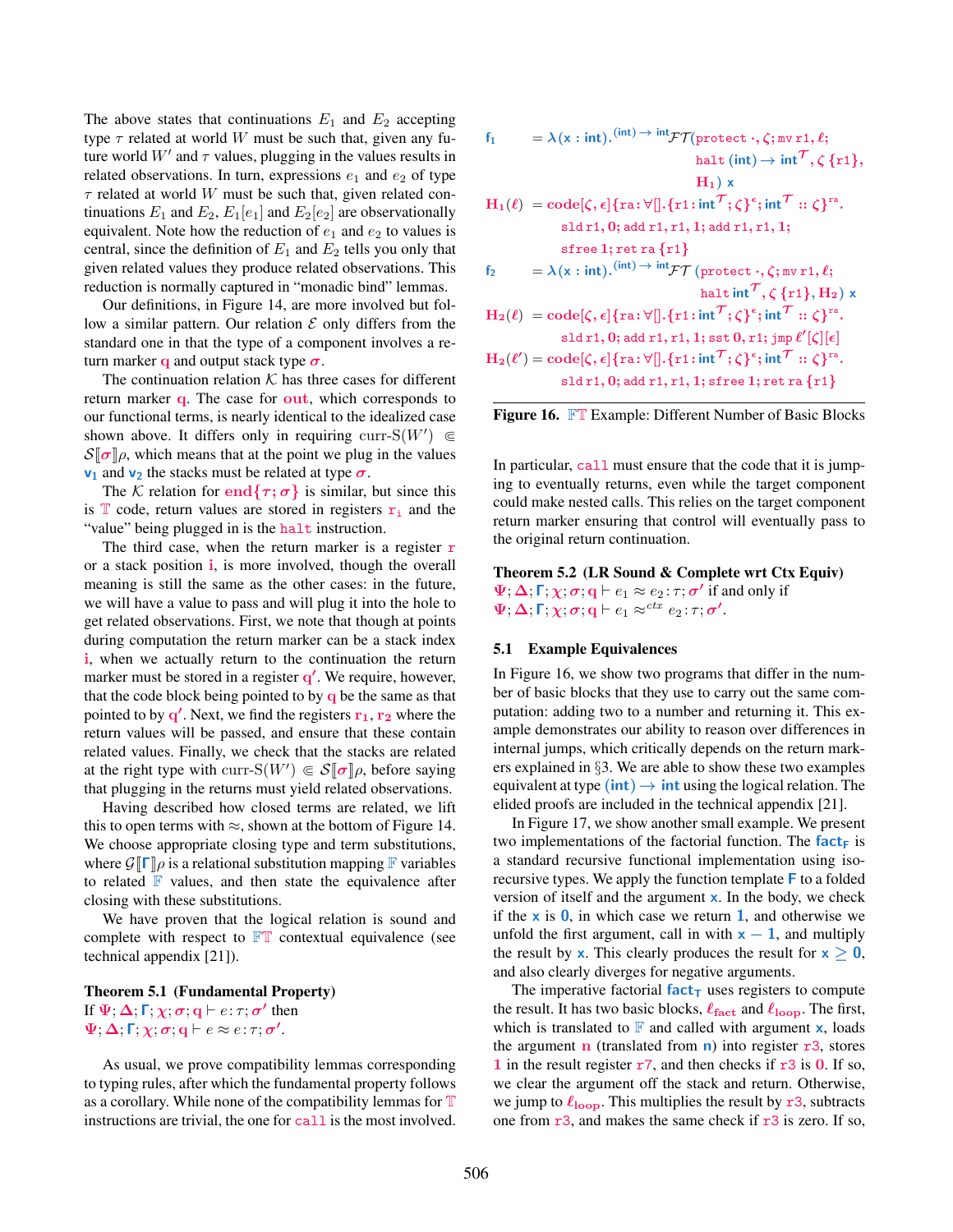$$
fact_{F} = \lambda(x : int).(F (fold_{\mu\alpha.(\alpha) \to int} F)) x
$$
\n
$$
F = \lambda(f : \mu\alpha.(\alpha) \to int). \lambda(x : int).
$$
\n
$$
if0 x 1 (((unfold f) f) (x - 1)) * x
$$
\n
$$
fact_{T} = \lambda(x : int).^{(int) \to int} \mathcal{F}\mathcal{T}
$$
\n
$$
protect \cdot, \zeta; mv r1, \ell;
$$
\n
$$
halt int^{\mathcal{T}}, \zeta \{r1\},
$$
\n
$$
H) x
$$
\n
$$
H(\ell_{fact}) = code[\zeta, \epsilon] {ra : \forall []. {r1 : int}^{\mathcal{T}}; \zeta \}^{\epsilon};
$$
\n
$$
int^{\mathcal{T}} :: \zeta \}^{ra}.
$$
\n
$$
s1d r3, 0; mv r7, 1; brz r3, \ell_{loop}[\zeta][\epsilon];
$$
\n
$$
sfre e 1; ret r a {r7}
$$
\n
$$
H(\ell_{loop}) = code[\zeta, \epsilon] {r3 : int, r7 : int, r3 : \zeta \}^{\epsilon};
$$
\n
$$
int^{\mathcal{T}} :: \zeta \}^{ra}.
$$
\n
$$
m1 r7, r7, r3; sub r3, r3, 1;
$$
\n
$$
brz r3, \ell_{loop}[\zeta][\epsilon]; sfree 1; ret r a {r7}
$$

|  | Figure 17. FT Example: Factorial Two Different Ways |  |
|--|-----------------------------------------------------|--|
|  |                                                     |  |

we do the same cleanup and return, and otherwise we jump to the beginning of  $\ell_{\text{loop}}$  again.

While these two programs produce the same result, they do it in very different ways. First,  $fact_F$  uses recursive types, whereas  $fact<sub>T</sub>$  does not. More importantly,  $fact<sub>F</sub>$  uses a functional stack-based evaluation, whereas  $fact_{\text{t}}$  mutates registers and performs direct jumps. However, the proof of equivalence only differs from the proof for the example in Figure 16 in that we have to consider two cases — one in which they both diverge (for negative input  $n$ ), and one in which they both terminate with related values (for nonnegative input  $n$ ).

### 6. Discussion and Future Work

*FunTAL for Developers* We have presented a multi-language FT that *safely* embeds assembly in a functional language. Moreover, our logical relation can be used to establish correctness of embedded assembly components. Developers of high-assurance software can write a high-level component e to serve as a specification for the TAL implementation e and use our logical relation to prove them equivalent.

**FT** also enables powerful compositional reasoning about high-level components, even in the presence of embedded assembly code. In fact, we conjecture that if the programmer does not use stack-modifying lambdas and if the embedded TAL contains no *statically defined* mutable tuples, then FT ensures referential transparency for high-level terms. Intuitively, in the absence of these side-channels (stackmanipulation and mutable cells), there is no way for two embedded TAL components to communicate with one another. Thus, even if a high-level term e contains embedded assembly, evaluating e has no observable effects. If the programmer does use stack-modifying lambdas or statically de-

fined mutable tuples, reasoning about high-level components remains similar to reasoning about components in ML.

*JIT Formalization* We plan to investigate modeling a JIT compiler using multi-language programs. The high-level source language would be untyped and the low-level language would be typed assembly (since type information is precisely what a JIT runtime discovers about portions of high-level code, triggering compilation). We would consider the space of JIT optimization to be the set of possible replacements of untyped components with sound low-level versions, with appropriate guards included to handle violation of typing assumptions. Note, of course, that the lowlevel versions may still have calls back into high-level untyped code. What the JIT is then doing at runtime is moving between those configurations, usually by learning enough type information to make the guards likely to pass.

We can prove a JIT compiler correct based on the transformations that it would do. Formally, for all moves between configurations that the JIT may perform, we must show:

$$
\forall E, \mathbf{e}_\mathsf{S}. \mathbf{e}_\mathsf{S} \stackrel{E}{\leadsto} \mathbf{e}_\mathsf{T} \implies E[\mathbf{e}_\mathsf{S}] \approx E[\mathcal{FT} \mathbf{e}_\mathsf{T}]
$$

where  $\stackrel{E}{\leadsto}$  represents context-aware JIT-compilation that allows the compiler to use information in the context  $E$ , which could include values in scope, in order to decide how to transform a component  $\mathbf{e}_s$  into  $\mathbf{e}_T$ . The definition of the JIT is thus  $\stackrel{E}{\leadsto}$ , and we would prove equivalence of the resulting multi-language programs using a logical relation similar to the one shown in this paper.

*Compositional Compiler Correctness* As mentioned in §1, Perconti and Ahmed [22] proved correctness of a functionallanguage compiler that performs closure conversion and heap allocation. We can easily adapt our multi-language to verify correctness of a code-generation pass from their allocation target  $\mathbb A$  to  $\mathbb T$ , changing  $\mathbb F\mathbb T$  to  $\mathbb A\mathbb T$ . The semantics of  $T$  and  $T$ -relevant proofs in the logical relation can be reused without change. Correctness of code generation would then be expressed as contextual equivalence ( $\approx^{ctx}$ ) in AT: if  $e_A : \tau_A$  compiles to  $e_T$  then  $e_A \approx c^{tx} \tau_A \mathcal{F} \mathcal{T} e_T$ .

*Continuation-Passing* **F** and Rust Instead of trying to bridge the gap between the direct-style  $\mathbb F$  and the continuationaware  $\mathbb T$ , we could have made  $\mathbb F$  a continuation-passing-style language, effectively lowering its level of abstraction to simplify interoperability with assembly. But the resulting multilanguage would be more difficult for source programmers to use, as it would require them to reason about CPS'd programs. This is essentially the approach taken by the Rust-Belt project [9]—i.e., working with a Rust in continuationpassing style with embedded unsafe C.<sup>2</sup> The project seeks to establish soundness of Rust and its standard library, where the latter essentially contains unsafe embedded C. In contrast to T, RustBelt does not take a multi-language approach or aim to handle inline assembly. Rather, it uses a sophisticated

<sup>2</sup> Personal communication with Derek Dreyer and Ralf Jung.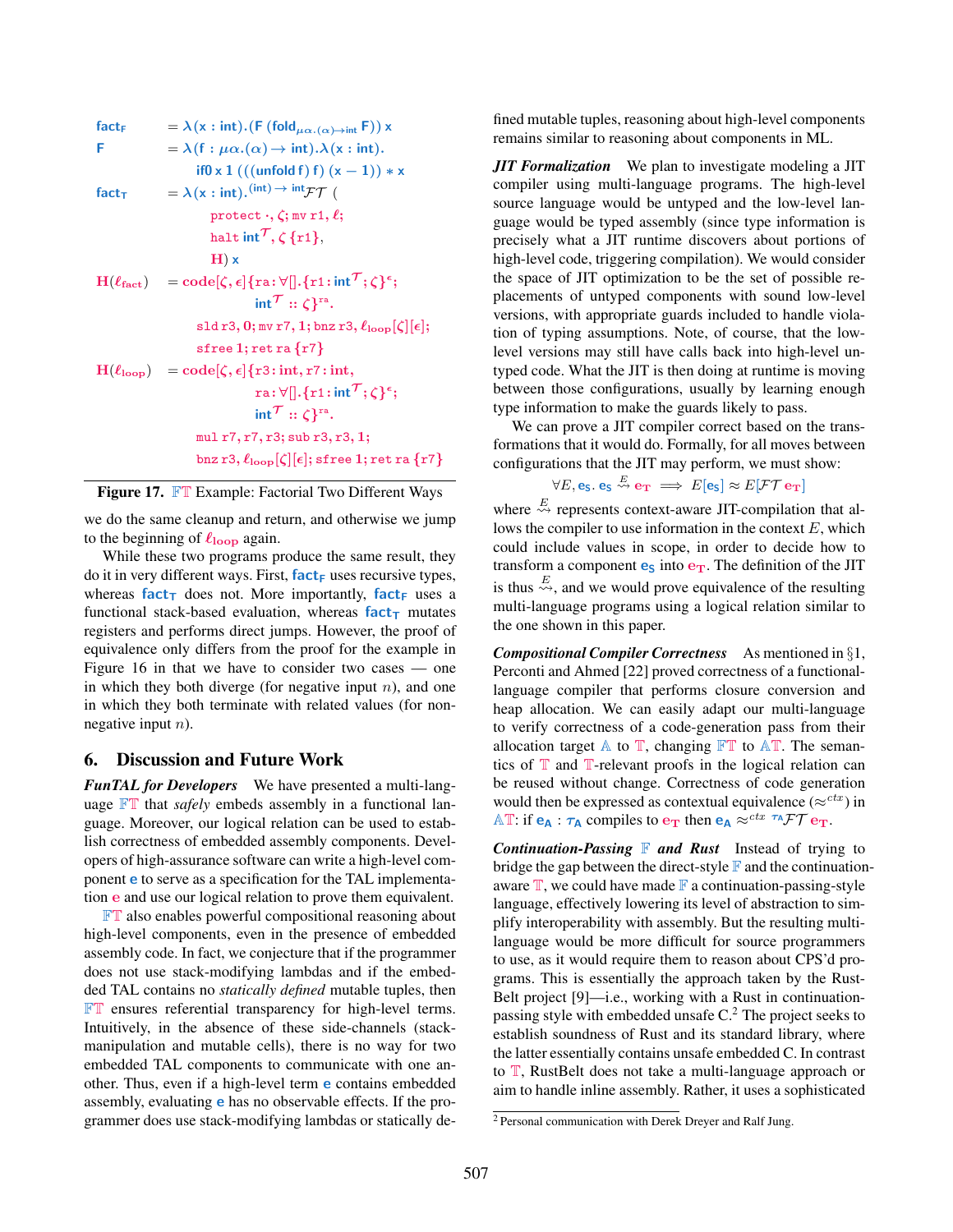program logic for mutable state to reason about unsafe C code. It would be interesting to investigate a multi-language system with direct-style Rust interoperating with unsafe C and assembly along the lines of our work.

*Choices in Multi-Language Design* There are many potential choices when designing a multi-language system. For instance, we chose to expose low-level abstractions to highlevel code by adding stack-modifying lambdas to  $\mathbb{FT}$  enabling more interactions between  $\mathbb F$  and  $\mathbb T$  code by invalidating equivalences that might otherwise have been used to justify correctness of compiler optimizations. We could also add foreign pointers to  $\mathbb{FT}$ , which would allow references to mutable  $\mathbb T$  tuples to flow into  $\mathbb F$  as opaque values of lump type (as in Matthews-Findler [16]), allowing them to be passed but only used in  $T$ . Foreign pointers would have the form  $L \langle \overline{\tau} \rangle \mathcal{FT} \ell$  (where  $\ell : \mathrm{ref} \langle \overline{\tau} \rangle \mathcal{T}$ ). While we can currently provide limited mutation to  $\mathbb F$  via  $\mathbb T$  libraries, foreign pointers would make that more flexible albeit at the cost of complicating the multi-language.

# 7. Related Work

There has been a great deal of work on multi-language systems, typed assembly languages, logics for modular verification of assembly code, and logical relations in general. We focus our discussion on the most closely related work.

Our work builds on results about typed assembly [17] and in particular STAL, its stack-based variant [18]. In §3 we explain in detail the differences between our TAL and STAL. Note here though, that these differences stem from our goal to use type structure to define the notion of a TAL component. We share this goal with a number of previous type-system design and verification efforts for flavors of assembly-like languages. Glew and Morrisett [12] tackle the problem of safe linking for TAL program fragments and provide an extension of TAL's type system that guarantees that linking preserves type safety. Benton [7] introduces a typed Floyd-Hoare logic for a stack-based low-level language that treats program fragments and their linking in a modular fashion. Outside the distinct technical details of what a component is in our TAL, our work differs from these results in that our notion of a TAL component matches that of a function in a high-level functional language.

Our multi-language semantics builds of work by Matthews and Findler [16] who give multiple interoperability semantics between a dynamically and statically typed language. We also build on multi-languages used for compiler correctness [2, 20, 22] which embed the source (higher-level) and target (lower-level) languages of a compiler, though none of that work considers interoperability with a language as low-level as assembly.

A related strand of research explores type safety and foreign function interfaces (FFI). Furr and Foster [11] describe sound type inference for the OCaml/C and JNI FFIs. Tan et al. [24] use a mixture of dynamic and static checks to construct a type-safe variant of JNI. Larmuseau and Clarke [15] aim for fully abstract and type-safe interoperability between ML and a low-level language. However, their model lowlevel language is Scheme with reflection. Tan [23] describes a core model for JNI that mixes Java bytecode and assembly. As an application, they design a sound type system for their multi-language. Our work is distinct as it captures how assembly interacts safely with a functional language.

Appel *et al.* showed how to prove soundness of TALs [5] using (unary) step-indexed models [3, 6]. Our logical relation most closely resembles the multi-language relation of Perconti and Ahmed [22] though theirs, without assembly, is simpler. Most prior logical relations pertaining to assembly or SECD machines are cross-language relations that specify equivalence of high-level (source) code and lowlevel (target) code and are used to prove compiler correctness [8, 13, 19]. Hur and Dreyer use a cross-language Kripke logical relation between ML and assembly to verify a onepass compiler [13]. Neis *et al.* set up a parametric interlanguage simulation (PILS) relating a functional source S and a continuation-passing-style intermediate language I, and one relating  $I$  to a target assembly  $T$  [19]. None of these can reason about equivalence of (multi-block) assembly components as we do. Jaber and Tabareau [14] present a logical relation indexed by source-language types but inhabited by SECD terms, capturing high-level structure. Besides being able to reason about mixed programs, our  $\mathbb{FT}$  logical relation—indexed by multi-language types—is more expressive: it can be used to prove equivalence of assembly components of type  $\tau$  when  $\tau = \tau^{\mathcal{T}}$  for some  $\tau$  (analogous to Jaber-Tabareau) as well as when  $\tau$  *is not* of translation type. All of these logical relations make use of biorthogonality, a natural choice for continuation-based languages.

Finally, Wang *et al.* [25] describe a multi-language system in which components written in a C-like language can link with a simple untyped assembly, where the latter must be proven to adhere to a specification in higher-order logic. In their system, equivalences must be specified using axiomatic higher-order logic specifications. This differs significantly from FunTAL where equivalences arise out of extensional operational behavior with no external specification needed. Further, all of their assembly must be proven to follow an XCAP program specification, making it a much heavier approach than our typed assembly language. Our approach is complementary, in that while their higher-order logic allows finer grained specifications, it incurs additional cost on the programmers, and indeed renders it potentially non-viable for ML and x86 programmers that we believe would still be able to use FunTAL.

# Acknowledgments

This research was supported in part by the National Science Foundation (grants CCF-1422133, CCF-1453796, CCF-1618732, CCF-1421770, and CNS-1524052) and a Google Faculty Research Award.